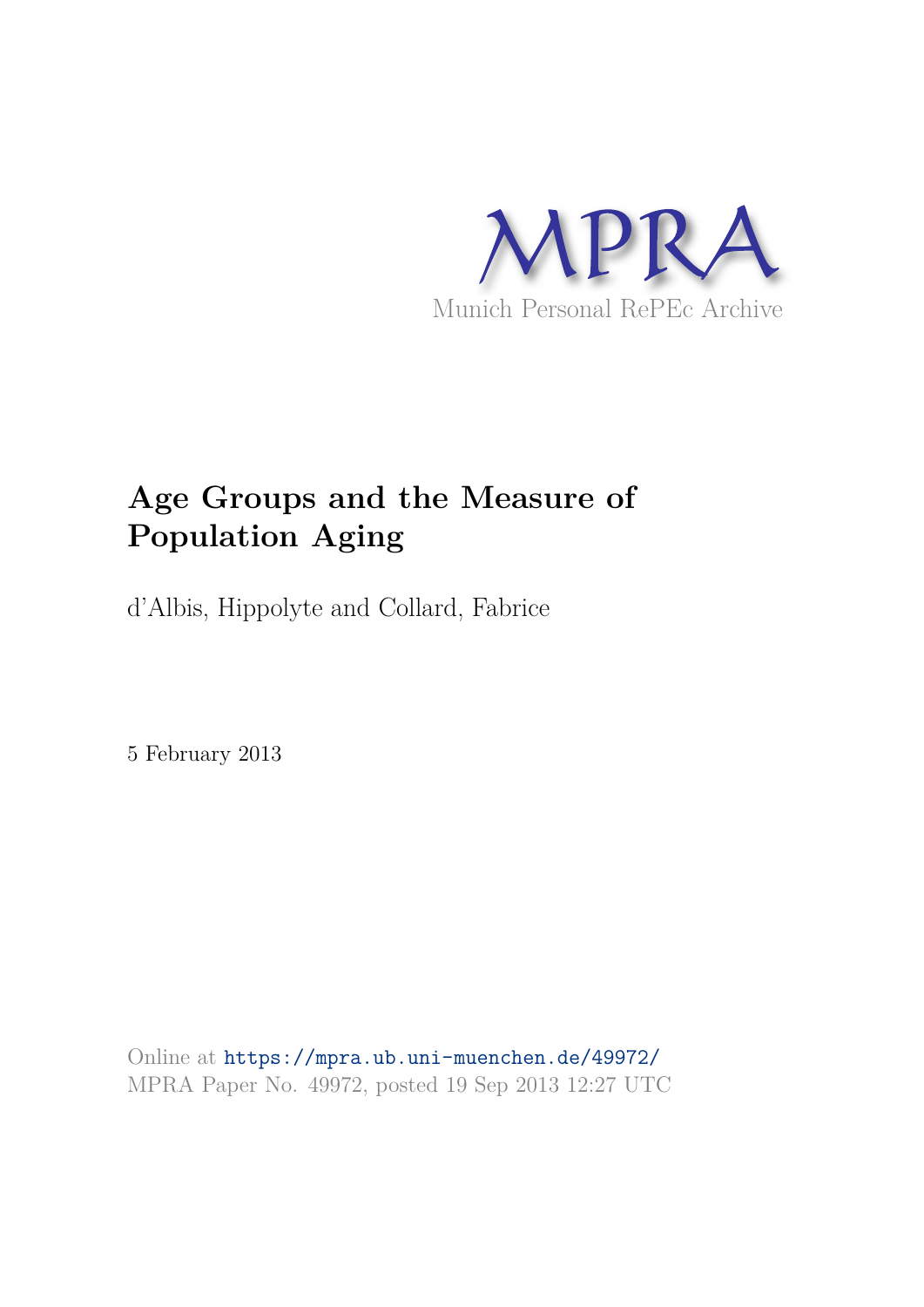## Age Groups and the Measure of Population Aging<sup>1</sup>

Hippolyte d'Albis<sup>2</sup> Paris School of Economics, University Paris 1

Fabrice Collard Department of Economics, University of Bern

February 5, 2013

<sup>1</sup>We thank two anonymous referees as well as Ph. Alby, B. Dormont, J. Goldstein, R. Henry and seminar participants at IZA, Montpellier and Paris-Dauphine for stimulating suggestions and comments. H. d'Albis acknowledges financial support from the European Research Council (ERC Stg Grant DU 283953). The usual disclaimer applies.

<sup>2</sup>Correspondence: Centre d'Economie de la Sorbonne, 106 boulevard de l'Hôpital, 75013 Paris, France. E-mail: dalbis@univ-paris1.fr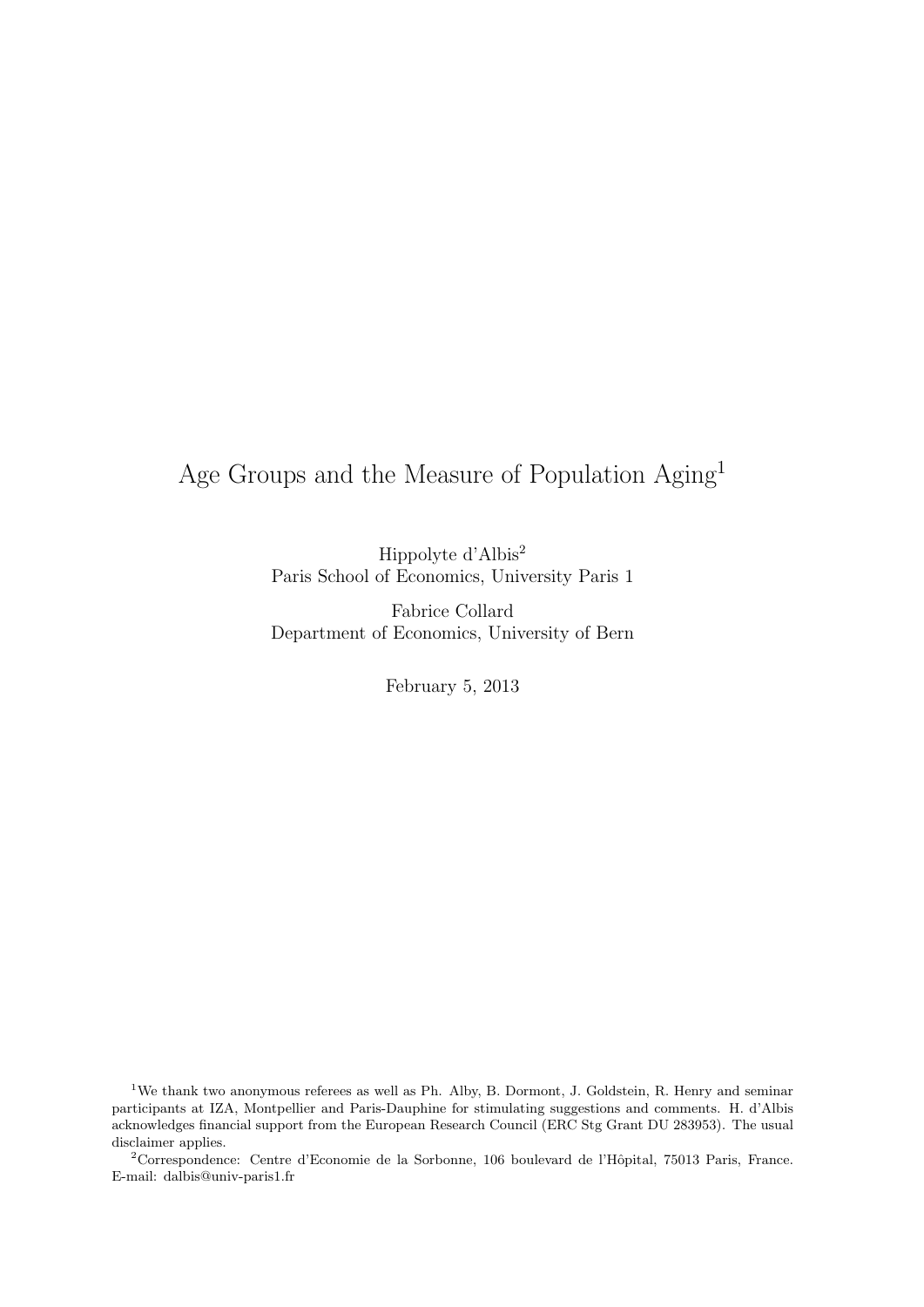#### Abstract

This paper proposes the use of optimal grouping methods for determining the various age groups within a population. The cutoff ages for these groups, such as the age from which an individual is considered to be an older person, are then endogenous variables that depend on the entire population age distribution at any given moment. This method is applied to the age distributions of some industrialized countries, for which cutoff ages as well as the main indicators of aging are calculated over the last 50 years.

Keywords: Population Aging, Age Distributions, Aging Indexes, Optimal Grouping, Old Age, Demographic Measures.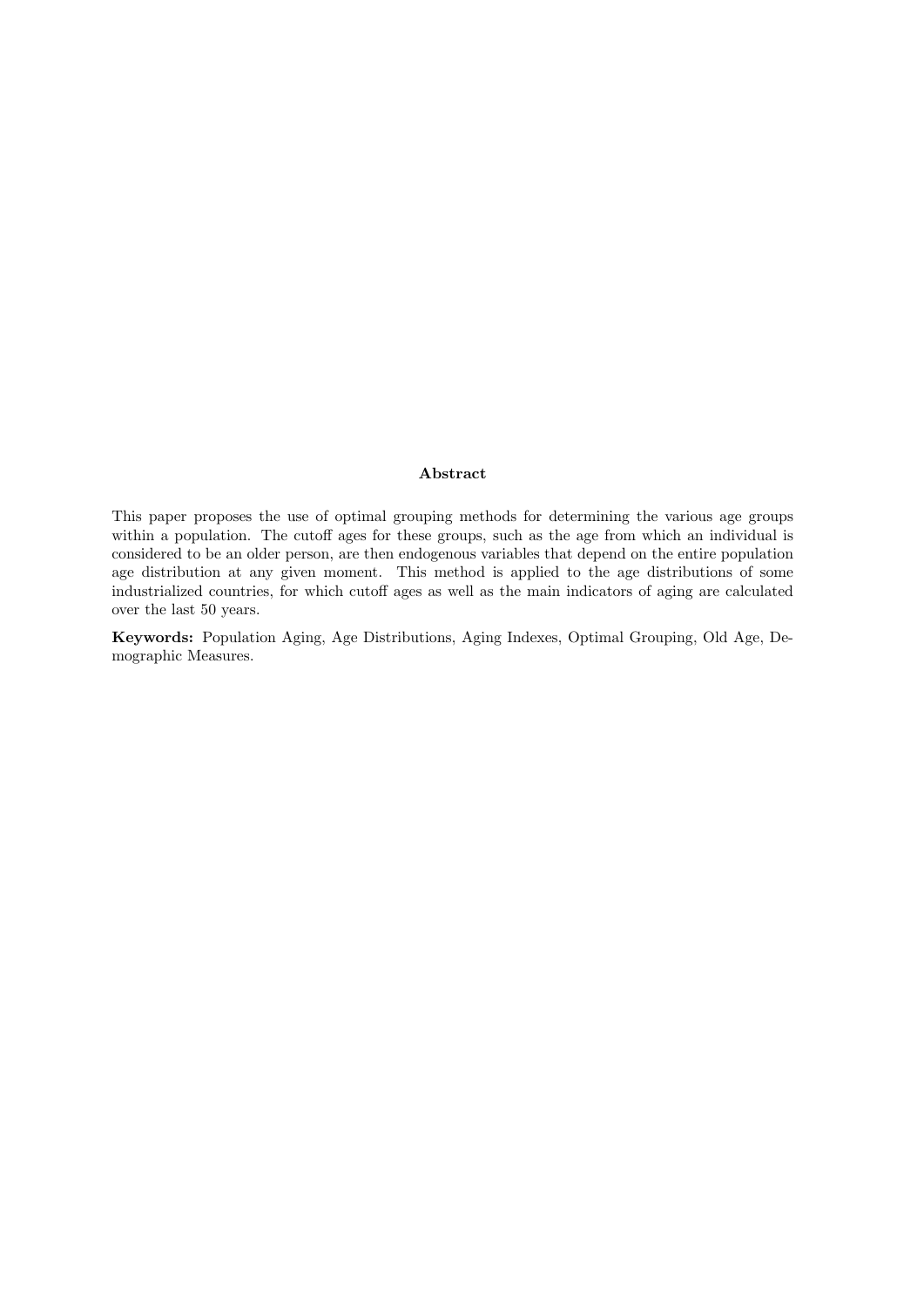"*The first part of life is childhood. The second is your child's childhood. And then the third, old age."* Barbara Kingsolver, *The Lacuna*

## 1 Introduction

Population aging is often perceived as a very widespread phenomenon. According to the last United Nations "Population Aging Report" (2009), the proportion of the global population aged over 60 years was 8% in 1950, 10% in 2000, and is expected to reach 21% in 2050. In this report, the United Nations have used a very specific, albeit very common, type of measurement for assessing the population aging phenomenon, namely the proportion of population aged over 60. And yet, it is evident that today's 60-year-olds are often very different from their parents at the same age and have absolutely nothing in common with their grandparents at the same age. The age at which one becomes an older person is a notion that changes over time; thus, calculating the proportion of older persons based on a fixed age only provides us with biased information. The use of such an indicator is often justified on the ground that these fixed ages (60, 65 or 80, depending on the study) correspond to the eligibility ages of certain social programs, most notably the pay–as–you–go pension system. However, recent events, for example in Europe, show that these ages also undergo changes (see notably Fenge et al., 2008, and references therein). Indicators, though simple, are not neutral. While studying the history of social representation that defines old age as starting from 60 years, Bourdelais (1994, 1999) showed that indicators of aging based on fixed ages contributed to a dramatic portrayal of demographic evolutions, some of which were associated with the myth of decline. The aim of our paper is to propose a new means of determining the various age groups in a population and to recalculate new indicators of aging based on the cutoff ages of these groups.

The main difficulty in characterizing the relative size of older populations lies in the determination of the age at which an individual becomes an older person. We propose to use all the statistical information contained in the population age distribution to define this age. We proceed in the following manner: we predefine a certain number of age groups, then "optimally" divide single age-classes among these different groups. The optimal grouping rule, as proposed by Aghevli and Mehran (1981), consists in selecting cutoff ages for groups such that age differences are a minimum within each group and a maximum between groups. The resulting age group–based representation is then optimal as it gives the best portrayal of the initial distribution. Information loss arising from the grouping of data is therefore minimal. This procedure leads to a clear endogenous definition of an elderly individual: one classifies as elderly any individual whose age is closer to the average age of the elderly group than to the average of any other group. A direct implication of this grouping is that the definition of old age fundamentally relies on the relative position of each cohort in total population and thus depends on the entire shape of the age distribution. Our concept of the stages of life is a relative one: the "age" of individuals within a given cohort depends on the size of the other cohorts. This is a statistical interpretation of the what is nicely characterized by B. Kingsolver in the quotation we reproduced above.

Optimal grouping techniques were initially used by Aghevli and Mehran (1981) and Davies and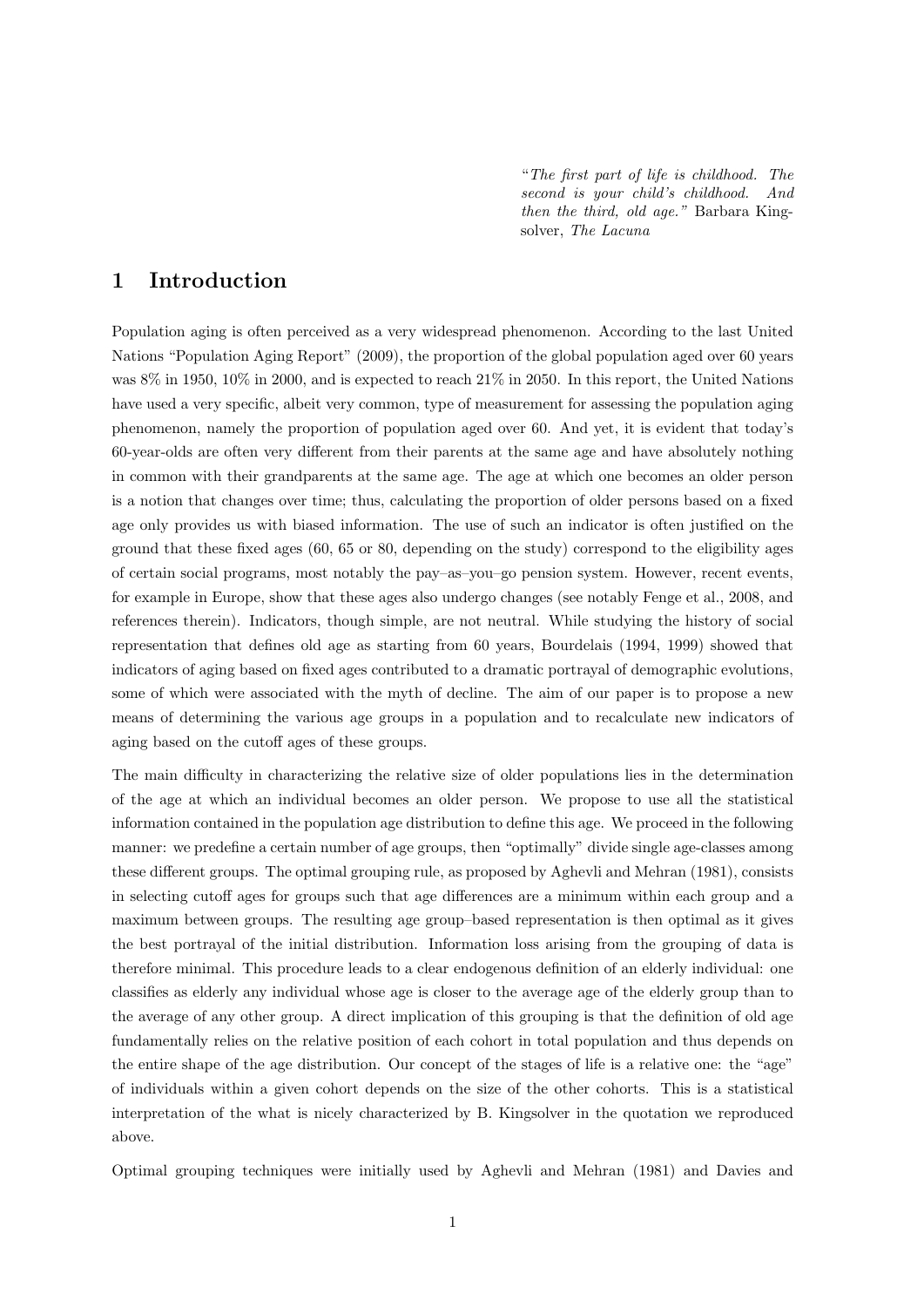Shorrocks (1989) for income distribution issues, and applied by Esteban et al. (2007) to polarization measurements. In this paper, we demonstrate in a formalized manner how to apply these techniques to age distributions in order to calculate cutoff ages. The latter then allow us to calculate various indicators of aging, which are invariant with respect to proportional rescaling of distributions. These calculations are no more complicated than those proposed in related contributions, which will be described below. Most notably, in the extreme case where only two age groups are considered, our indicator of aging becomes the proportion of individuals whose age is greater than the mean age.

Applying this technique to total US population we find that the age at which one becomes an older person has dramatically increased over the last century. In our benchmark experiment involving 4 age groups, we find that the entry age into oldness was 48.7 years in 1933 and skyrocketed to 57.6 years in 2005. Most industrialized countries exhibit the same behavior of the entry age into oldness. We then find that the share of the so-defined elderly in total population remained stable over time and does not display a pronounced upward sloping trend. We then compute the elder-child ratio and find that its time average increased over the last 50 years by less than 6.5% in the US, and by less than 8% on average in a sample of 13 industrialized countries. These findings then suggest that aging is less pronounced when a measure that takes evolutions in the age distribution into account is used.

The remainder of the paper is organized as follows. Section 2 compares our method to recent contributions in the field. Section 3 describes our approach to defining endogenous age groups and defines our aging indicators. Section 4 revisits aging in the US and in 12 other industrialized countries in light of our new indicators. A last section offers some concluding remarks.

## 2 Related Literature

Our work is part of continuing efforts in the latest research on the demographics of aging. Two distinct bodies of work have led to the proposal of indicators of aging that are not based on the constancy of the age at which one becomes an older person. The first of these is founded on a simple idea, initially developed by Ryder (1975), that defines an individual's age not according to the number of years lived since birth, but according to the remaining number of years that he or she is expected to live. Thus, Ryder proposes considering an individual as an older person when his or her remaining life expectancy is less than ten years. This type of characterization, which may be used to define the proportion of older persons in a population, constitutes a major advancement as it enables the distinction between individual and population aging. This idea has been pursued by Sanderson and Scherbov (2005, 2010), who establish the mean age of an age pyramid that is recalculated based on the life expectancy at each age.

However, such approaches have two drawbacks. First, at a given date, a cohort's life expectancy is unknown and its estimation using a period life table is imperfect (Goldstein and Wachter, 2006), although the approximation error is likely to be quantitatively small (Sanderson and Scherbov, 2007). To nevertheless overcome this problem, Shoven (2010) proposes to determine the beginning of old age by comparing the morbidity rate at each age at a given threshold. The second disadvantage of Ryder's indicator is that it is modified through simple proportional rescaling. Figure 1 illustrates the effects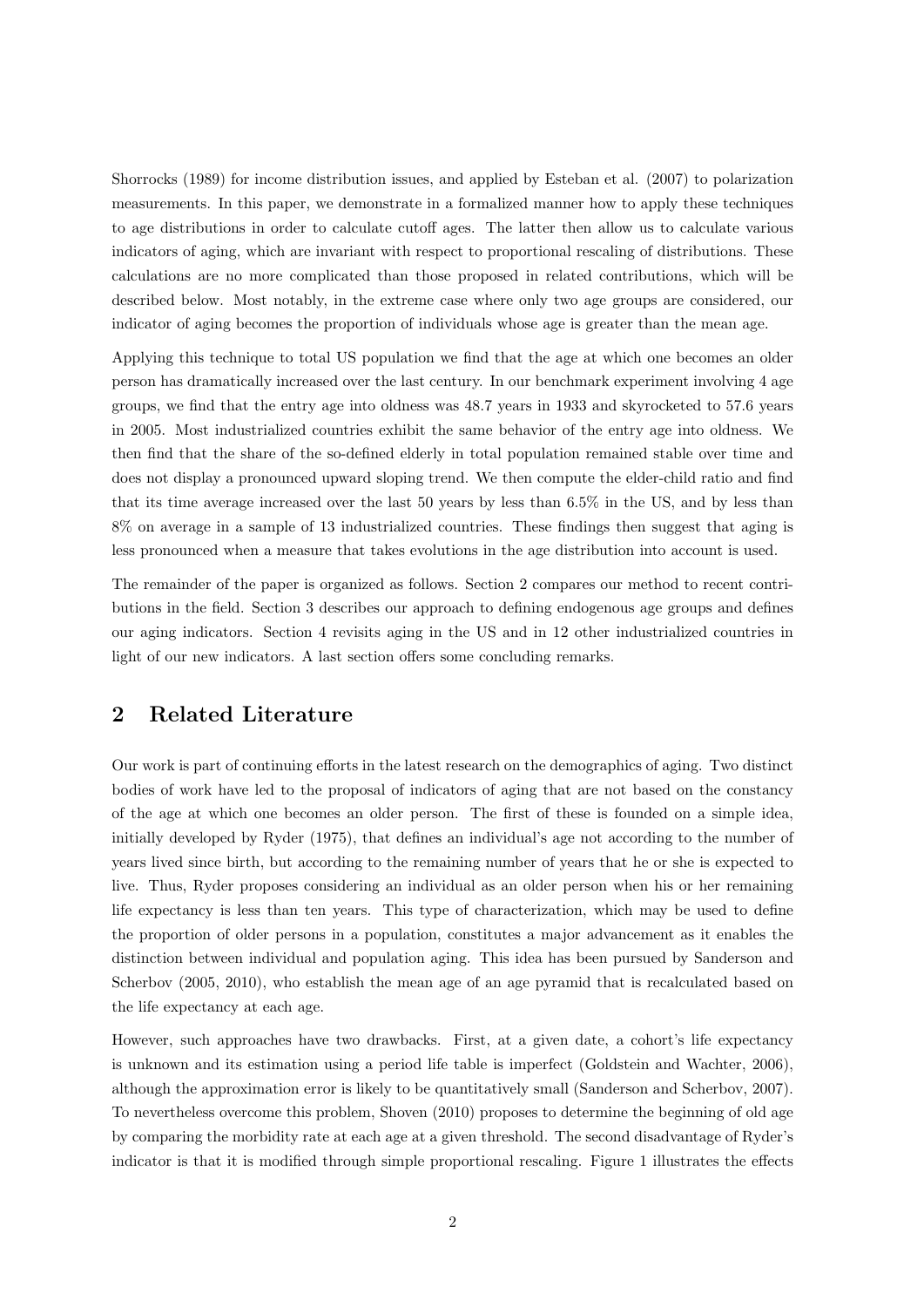of rescaling. Let us consider two stationary populations made up of individuals whose survival curve is rectangular; the age structure of these populations is therefore also rectangular. Let us assume that the only difference between the two populations lies in the maximum age at death. In the initial population (left panel of Figure 1), individuals live for 100 years and each cohort amounts to  $1\%$  of the total population. In the rescaled population (right panel of Figure 1), individuals live for 200 years and each cohort amounts for 0.5% of the total population. Using the indicator based on over–60s, it would be tempting to conclude that the youngest population is that whose life expectancy is 100: the share of the oldest group is 40% in the initial population and 70% in the rescaled population. On the contrary, Ryder's criterion would suggest that the youngest population is that with the highest life expectancy: the share of those with life expectancy is less than 10 years (the shaded surface in Figure 1) is 10% in the initial population while it is 5% in the rescaled one.



Figure 1: No proportional rescaling with Ryder's criterion

As we will show later, by using our criterion, one would conclude that both populations have the same proportion of older persons. In summary, our criterion takes into account the phenomenon of individual aging and also has the advantage of being invariant with respect to simple proportional rescaling.

Some other investigations have proposed other interesting indicators of aging, but these can only be applied to specific age distributions. Coulson (1968) and Kii (1982) define an indicator based on a linear regression: they estimate, at a given date, the frequency of each age class within the population as a function of the age and a constant term. According to them, for a given population, an increase over time of the regression coefficient indicates an aging process. Similarly, comparing coefficients can be used to compare various populations at a given date. However, this indicator only provides information on the first-order effects of a change in the age distribution of a population, and, importantly, is only accurate when the age distribution is monotonic. Chu (1997) also develops a new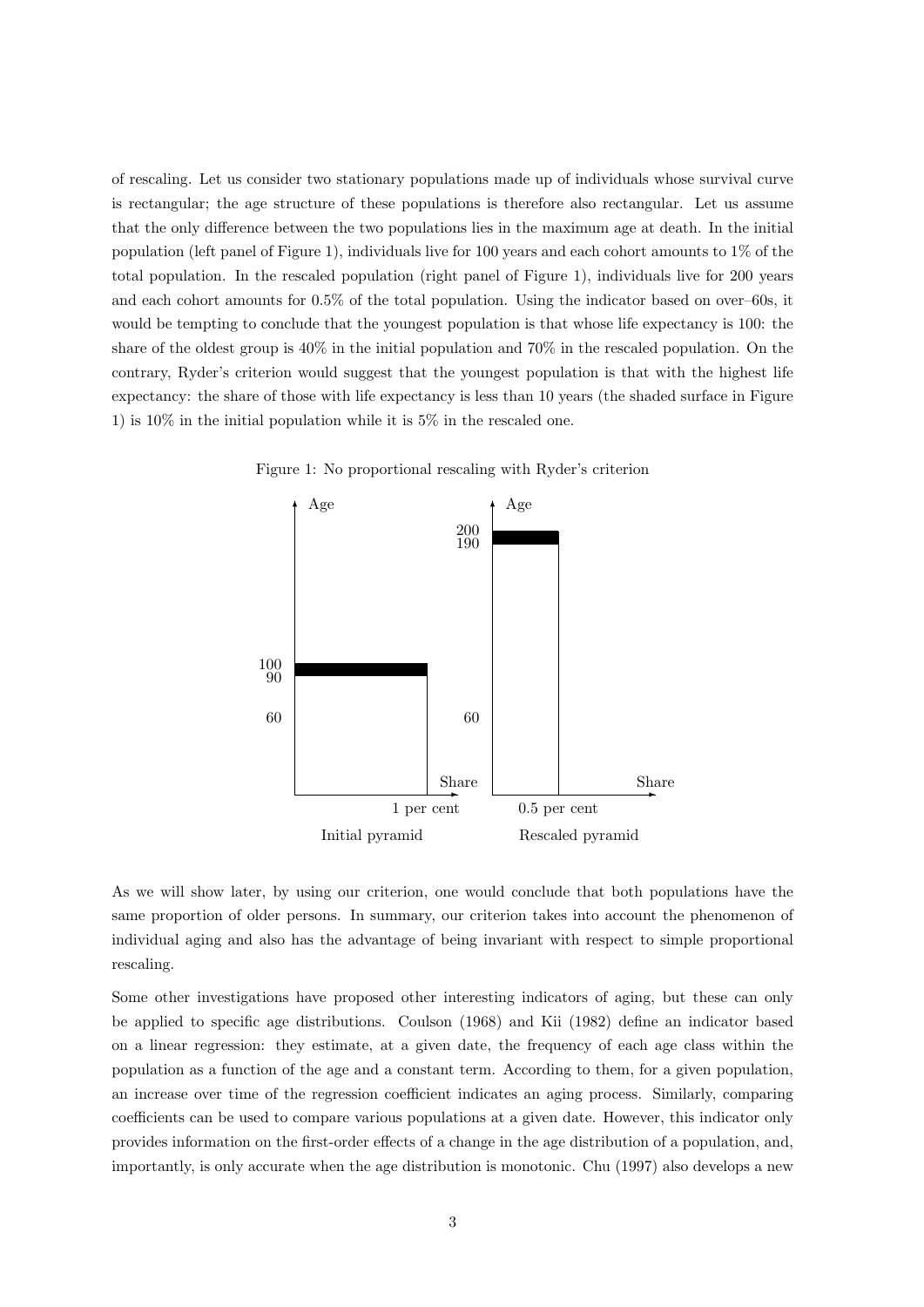aging index, based on the age distribution and inspired by studies on poverty measures developed by Foster and Shorrocks (1984), in order to take into account the changes in age density within the right tail. Chu applies his measure to eight industrialized countries while Nath and Islam (2009) used it to assess the aging process in some Asian countries. However, this methods requires that changes in the cumulative distribution of ages satisfy the first-order stochastic dominance property, which may not be satisfied for some countries.

## 3 Endogenous Age Groups and the Measurement of Population Aging

This section is devoted to presentation of the methodology used to define endogenous age classes, from which we will derive population aging indicators. We start with an example using the US age pyramids in 1950 and in 2000. Then, we detail the optimal grouping technique.

#### 3.1 An Example

Let us consider the share of population at each age in total US population in 1950 and 2000. Using data obtained from the Human Mortality Database (HMD hereafter), Figure 2 reproduces those distributions.





The graph suggests that major changes took place in the last 50 years of the twentieth century. First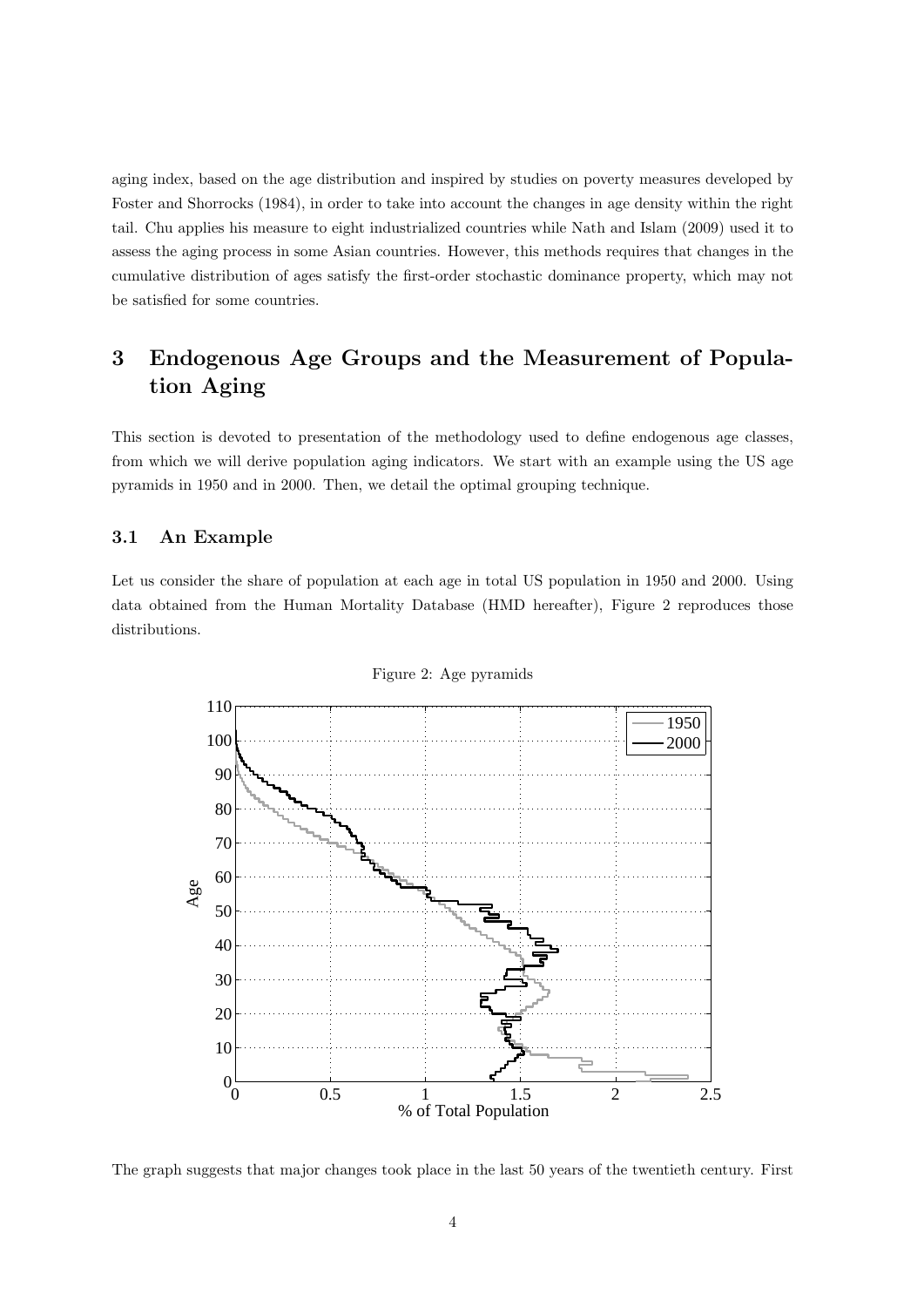and foremost, the upper tail of the distribution –that represented the oldest individuals– has widened quite substantially. This is witnessed in the increase in the share of population above 60. For instance, this share rose from 12.13% in 1950 to 16.31% in 2000 –a nearly 35% increase. Over the same period, a second important phenomenon took place in the lower tail, associated with the youngest individuals. The base of the pyramid narrowed drastically. The share of individuals below 15 decreased by 19% over this period (28.14% in 1950, 22.22% in 2000). Otherwise stated, the two indicators traditionally used to assess aging, namely the elder–child ratio and the share of people above 60, increased.

The main information that Figure 2 provides is that the age distribution of US population changed dramatically over the period. However, the relative position of an individual of a given age within the distribution of ages may have also changed. Otherwise stated, being 60 in 2000 may be totally different from being 60 in 1950. An extra normalization is needed. We believe that the examination of the Lorenz curve, depicting the cumulative distribution of the total years lived by a population at a given date against the cumulative distribution of the total population. Figure 3 shows the Lorenz curves of the US population for 1950 and 2000.



Figure 3: Lorenz Curve

Strikingly, there is not much discrepancy between two Lorenz curves, although the 2000 distribution is closer to the uniform distribution, which would be characteristic of a stationary population composed of individuals with rectangular survival curve. This reshaping of the age pyramid clearly appeared in Figure 2 and can be quantified by the computation of the Gini coefficient. It was 0.42 in 1950, it went down to 0.36 in 2000.

The Lorenz curve can also be used to compute some age groups. The idea is the following: by defining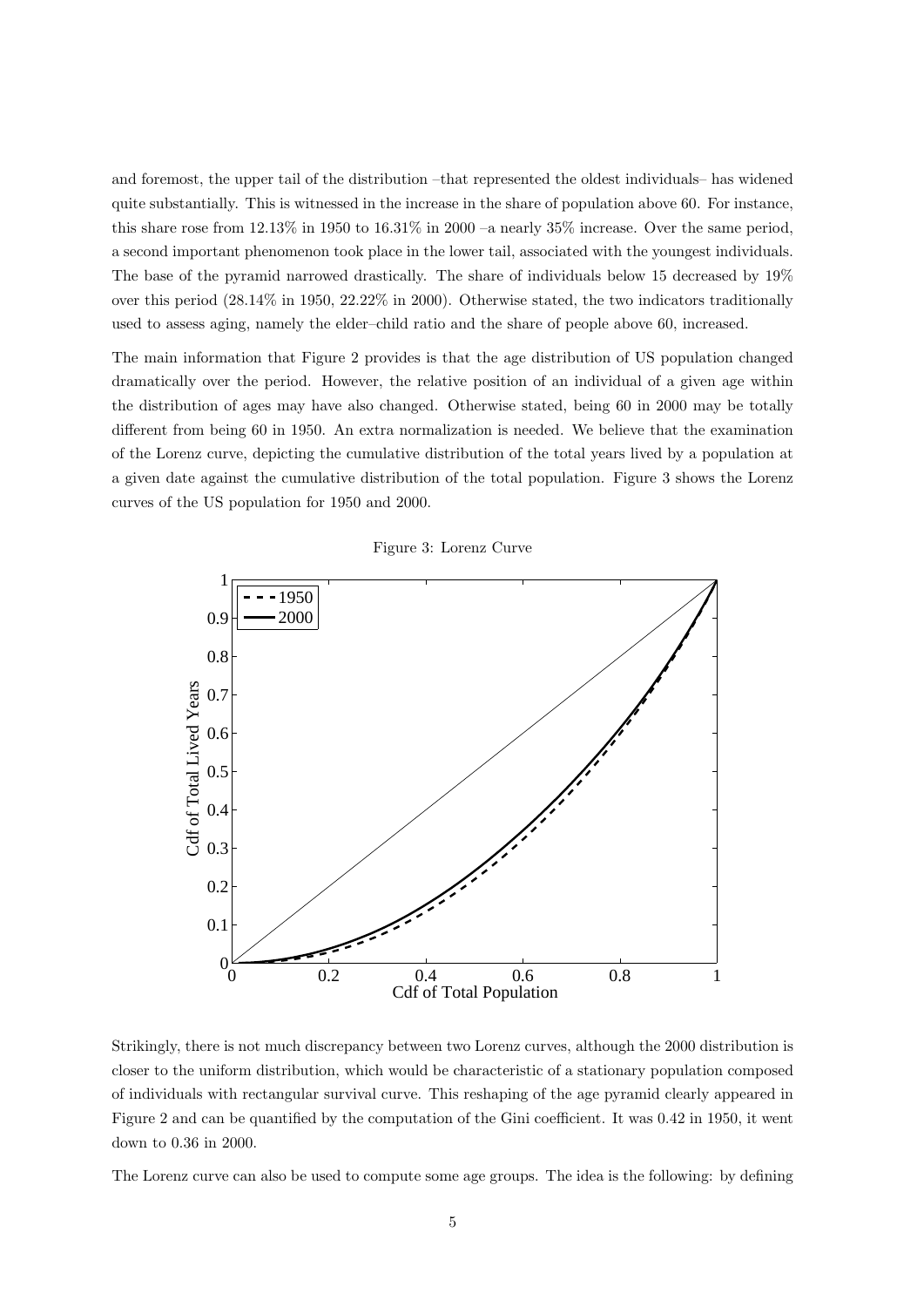age groups for a given age distribution, one builds a new distribution. The grouping is said to be optimal if it minimizes loss of information arising in grouping. For instance, to represent the age distribution of the US population in four age groups, we find three cutoff ages, denoted  $x_1, x_2$  and  $x_3$ . Figure 4 reports a possible representation of the Lorenz curve derived from this new distribution together with the initial Lorenz curve.



Figure 4: Lorenz curves of the initial and modified distributions

The three cutoff ages are said to be optimally chosen if the area between the two curves is minimized. Figure 5 shows the optimal grouping of US age distributions in 1950 and 2000. The shaded areas correspond to the histograms that approximate age pyramid minimizing the loss of information.

#### 3.2 Methodology

The problem of defining age groups amounts to approximating the age distribution of population by a histogram that comprises a restricted number of age classes, that all gather individuals of different ages within a uniform group. There are two issues with such a process. The first one is to choose a number of classes. We adopt, as explained in the next section, a pragmatic approach to tackle this problem. A second issue regards setting the boundaries of each class. There is general agreement that there does not exist a unique definition of an age class. In particular, the boundaries of each group ought to be subjective. As described previously, several criteria can be used to assess alternative definitions of age classes. Our approach is to define a grouping of single age-classes that preserves the characteristics of the age distribution. In other words, age groups are defined in such a way that they minimize the loss of information that occurs when building a histogram of the age pyramid using a given number of age classes. Aghevli and Mehran (1981) have developed a grouping technique that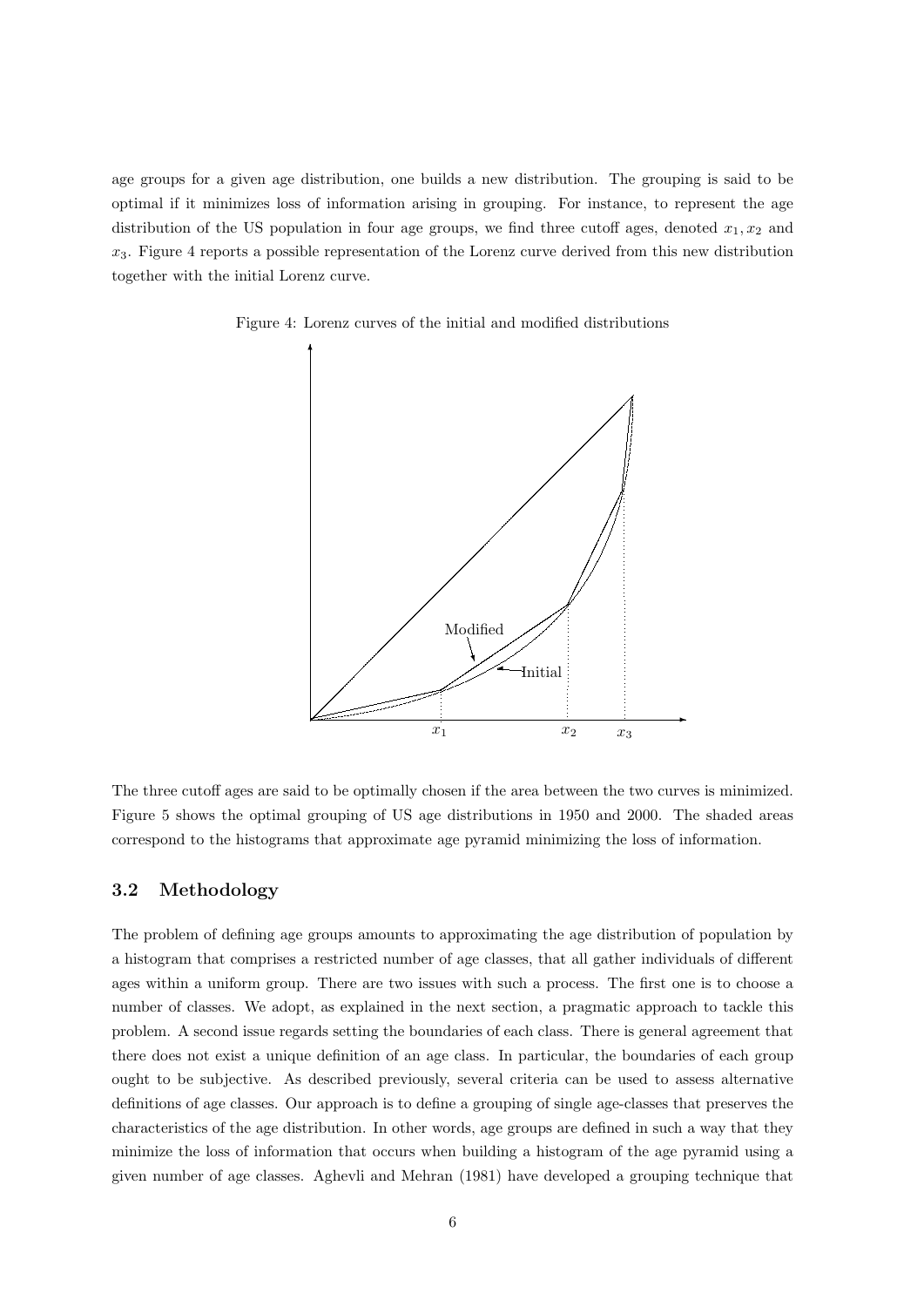



precisely addresses this issue and applied it to income distributions.

We now describe how to apply Aghevli and Mehran's method to age distribution. The optimal grouping aims at defining age groups that minimize the average difference of age pairs within each group, where the dispersion is measured with a Gini coefficient<sup>1</sup>. We first present the case where a continuous distribution is discretized. Let us denote by  $f(\cdot)$  the density of an age distribution on support  $[0, \omega]$ , such that  $\int_0^{\omega} f(x) dx = 1$ . Also let  $\alpha$  denote the mean age of the population, such as  $\alpha = \int_0^{\omega} x f(x) dx$ . The Gini's absolute pairwise differences of  $f(\cdot)$ , denoted  $G(f)$ , writes:

$$
G(f) = \frac{1}{\alpha} \int_0^{\omega} \int_0^{\omega} |x - z| f(x) f(z) dx dz.
$$

For any integer  $n \geq 2$ , we are looking for an *n*-cutoff representation of  $f(\cdot)$ . This amounts to defining a finite collection of  $n + 1$  real numbers, denoted  $\mathbf{x} = \{x_0, x_1, ..., x_n\}$  and such that  $0 = x_0 < ... <$  $x_n = \omega$ , which induces a partition of the support of  $f(\cdot)$  into n non-overlapping intervals. For all  $i = 1, \ldots, n$ , let us define the integral of the density and the mean age for all intervals  $[x_{i-1}, x_i]$ :

$$
y_i = \int_{x_{i-1}}^{x_i} f(x) dx
$$
, and  $\alpha_i = \int_{x_{i-1}}^{x_i} x f(x) dx$ .

The Gini coefficient associated with a given n–cutoff representation of  $f(\cdot)$ , denoted  $G(f, \mathbf{x})$ , write:

$$
G(f, \mathbf{x}) = \frac{1}{2\alpha} \sum_{i} \sum_{j} \left| \frac{\alpha_i}{y_i} - \frac{\alpha_j}{y_j} \right| y_i y_j.
$$

Aghevli and Mehran (1981) suggest to choose the collection x that minimizes the approximation error  $\varepsilon$  (f, x) as defined by the difference between the two Gini coefficients:

$$
\varepsilon(f, \mathbf{x}) \equiv G(f) - G(f, \mathbf{x}).
$$

 $1$ Gini coefficients are a scale independent measure of dispersion that has been applied to mortality heterogeneity by Legrand (1987) notably. See Shkolnikov et al. (2003) for a general presentation and some applications to demographic processes.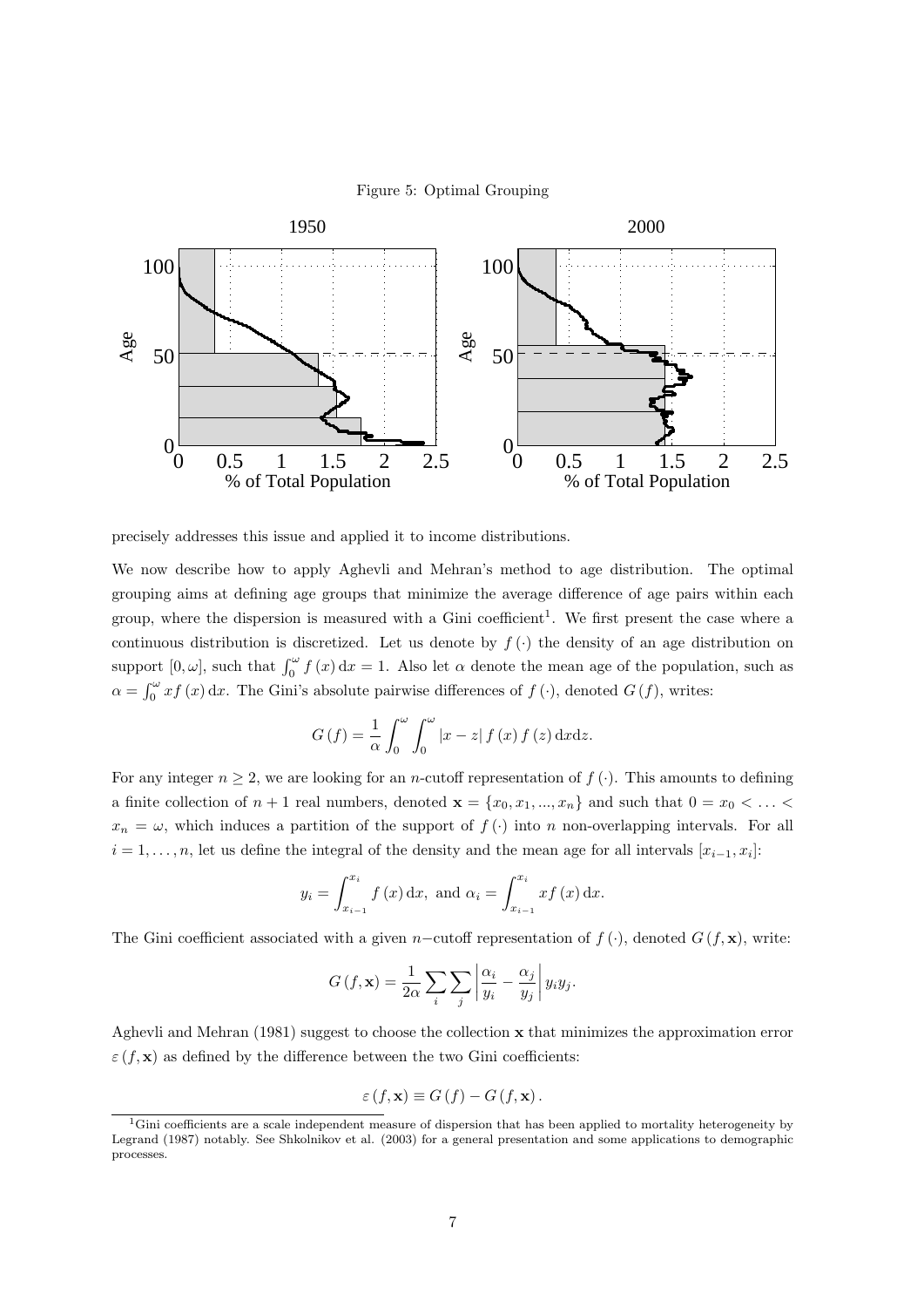This approximation error can be rewritten as follows:

$$
\varepsilon(f, \mathbf{x}) = \frac{1}{2\alpha} \sum_{i=1}^{n} \int_{x_{i-1}}^{x_i} \int_{x_{i-1}}^{x_i} |s - z| f(s) f(z) ds dz.
$$

Aghevli and Mehran show that the optimal collection of cutoff ages, denoted  $\mathbf{x}^* = \{0, x_1^*, ..., x_{n-1}^*, \omega\}$ , satisfies:

$$
x_i^* = \frac{\int_{x_{i-1}^*}^{x_{i+1}^*} x f(x) dx}{\int_{x_{i-1}^*}^{x_{i+1}^*} f(x) dx},
$$

for all  $i = 1, ..., n - 1$ . The optimal collection is thus defined such that the cutoff age  $x_i^*$ , which separates group  $i-1$  from group i, is the mean age of a distribution truncated from age  $x_{i-1}^*$  to age  $x_{i+1}^*$ .

In order to comment the optimal collection  $x^*$ , let us consider two simple examples. First, in the particular case of two groups (i.e. for  $n = 2$ ), it can be immediately deduced that the optimal cutoff age,  $x_1^*$ , is the mean age of the population. Second, let us assume a uniform distribution such as  $f(x) = 1/\omega$  for all  $x \in [0, \omega)$ . The cutoff ages are computed by solving a system of  $n-1$  equations that write:  $x_{i+1}^* - 2x_i^* + x_{i-1}^* = 0$  for all  $i = 1, ..., n-1$ , with  $x_0^* = 0$  and  $x_n^* = \omega$ . The solution writes  $x_i^* = i\omega/n$  for all *i*.

The above method therefore transforms a continuous into a discrete distribution. Population data are nevertheless provided through discrete age distributions, with one-year or five-year age groups in most cases. Our method hence consists in reducing the number of groups. Let us consider that the initial data provide  $\omega$  groups indexed by  $j = 0, 1, ..., \omega-1$ , that the frequency of group j in the total population is given by the quantity  $p_j$  such that  $\sum_{j=0}^{\omega-1} p_j = 1$ , and that  $x_j$  represents the mean age in group j. We are looking for an optimal partition into n groups, with  $2 \le n \le \omega$ , indexed by  $i = 0, 1, ..., n - 1$ or, equivalently for an optimal collection of cutoff ages, denoted  $\mathbf{x}^* = \{0, x_1^*, ..., x_{n-1}^*, \omega\}$ . The latter satisfies, for all  $i = 1, ..., n - 1$ , the following system of equations:

$$
x_i^{\star} = \frac{\sum_{j=j_{i-1}}^{j_{i+1}^+ - 1} x_j p_j + (j_{i-1}^- - x_{i-1}^{\star}) p_{j_{i-1}^- - 1} x_{j_{i-1}^- - 1} + (x_{i+1}^{\star} - j_{i+1}^+) p_{j_{i+1}^+} x_{j_{i+1}^+}}{\sum_{j=j_{i-1}^-}^{j_{i+1}^+ - 1} p_j + (j_{i-1}^- - x_{i-1}^{\star}) p_{j_{i-1}^- - 1} + (x_{i+1}^{\star} - j_{i+1}^+) p_{j_{i+1}^+}}
$$

,

where  $j_{i-1}^- = \min_{j \geq x_{i-1}^*} \{j - x_{i-1}^* \}$  is closest integer that is greater than or equal to  $x_{i-1}^*$  and where  $j_{i+1}^+ = \max_{j \leq x_{i+1}^*} \{j - x_{i+1}^* \}$  is the integer that is immediately lower than or equal to  $x_{i+1}^*$ . The introduction of variables  $j^-$  and  $j^+$  is necessary because optimal cutoff ages are unlikely to be integers.

Let us illustrate this latter case with the same examples as above. The simplest case is given for  $n = 2$ , where the optimal collection is  $\mathbf{x}^* = \{0, x_1^*, \omega\}$ . We deduce that  $j_0^- = 0$  and that  $j_2^+ = \omega$ and thus:  $x_1^* = \sum_{j=0}^{\omega-1} x_j p_j / \sum_{j=0}^{\omega-1} p_j$ . The case of a uniform distribution, which can also be studied analytically, is presented in Appendix 6.1.

Once we obtain the optimal partition of the distribution, it is possible to define simple aging indicators. In particular, we will consider two standard indicators. The first reports the share of the oldest group in the total population. It correspond to the share of people between ages  $x_{n-1}^*$  and  $\omega$ , where  $x_{n-1}^*$ has been defined above. More precisely, the share writes:

$$
\int_{x_{n-1}^{*}}^{\omega} f(x) \, \mathrm{d}x.
$$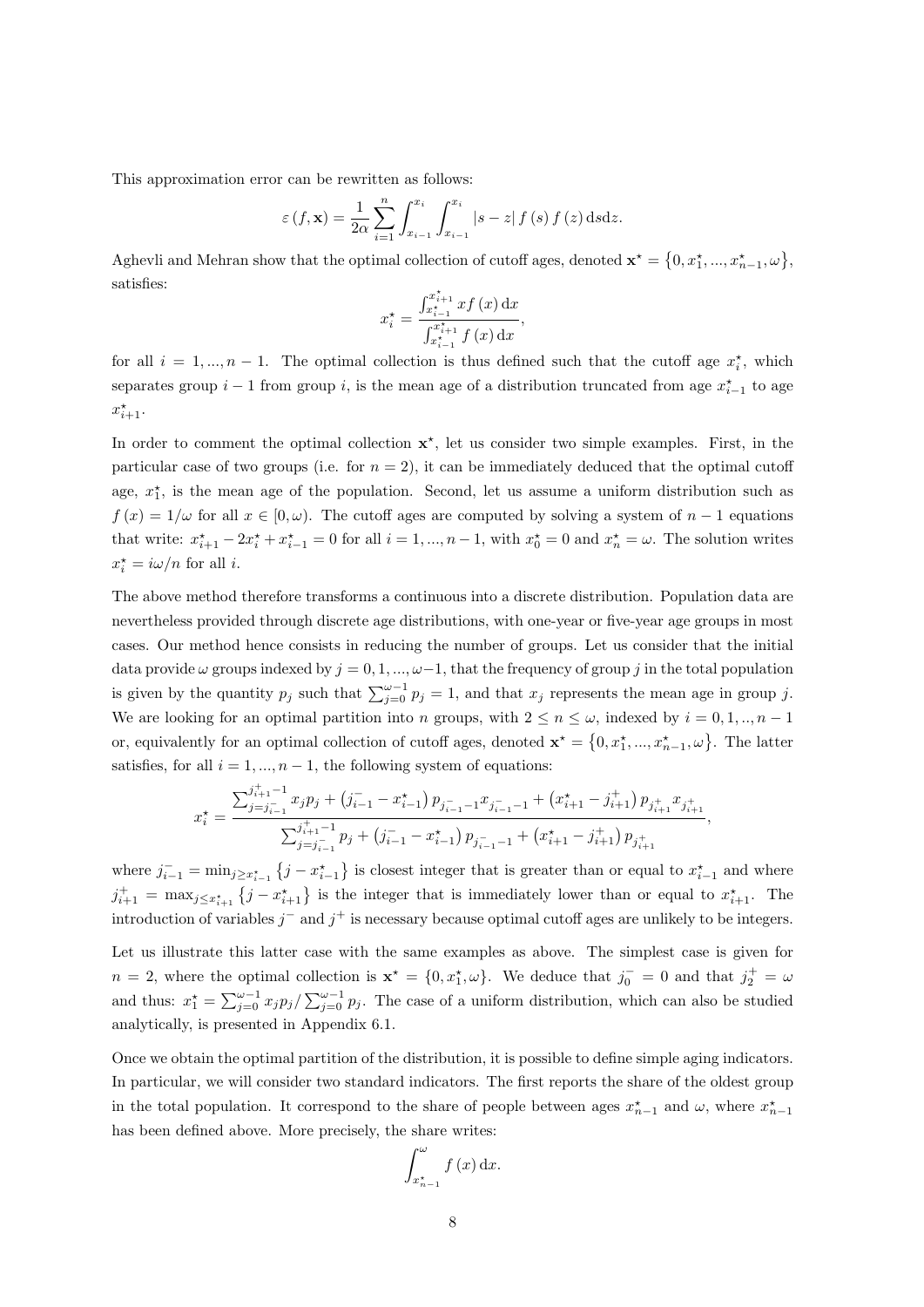The second indicator is the so-called elder-child ratio, which is computed as the ratio of the share of oldest group over the share of the youngest group:

$$
\frac{\int_{x_{n-1}^{*}}^{\omega} f(x) dx}{\int_{0}^{x_{1}^{*}} f(x) dx}.
$$

Our indicators have the nice property of being invariant to any proportional rescaling of the age distribution accompanying an increase in life expectancy. The formal proof of this property is proposed in Appendix 6.2.

## 4 The Dynamics of Population Aging in Industrialized Countries

In this section, we evaluate the dynamics of aging in industrialized countries using HMD data for the age structure of population. We first present the case of the US population and then proceed to an international comparison.

#### 4.1 Aging in the US

Our data document the size of the US population at each age between birth and age 110 for the year 1933 through 2005. We choose to divide the population age distribution into 4 groups. This choice is made for pragmatic reasons and comparative purposes. It indeed leads to cutoff ages for the youngest and oldest groups of about 15 and 60 in the end of the 1990s in the international comparison we will carry out below. We will however assess the robustness of our results to the number of groups in the next subsection.

Figure 6 reports the evolution of the entry age into the oldest group (left panel) and the share of that group (right panel) within total US population.<sup>2</sup>

A first result that emerges from the left panel is that the entry age in the oldest group has increased over time. For instance in 1933 the cutoff age was 48.7 while it raised to 56.6 in 2005 -a 16.22% increase. In order to make sense of this result, let us consider an individual of age 55. In 1933, this individual would have been classified as belonging to the group of the oldest. This is no longer the case in the current US society. Otherwise stated, at age 55, a US individual is younger in 2005 than in 1933. At first glance, this phenomenon can be attributed to individual aging, as captured, for example, by life expectancy. For instance, life expectancy at age 55 was 19.2 years in 1933. It was 26.7 years in 2005. This idea of a time varying old age is already present in Ryder (1975) and subsequent literature. However, as mentioned above, the optimal grouping approach makes use of the entire distribution, which implies that this increase in the cutoff age does not solely reflect changes at the individual level but any change in the shape of the distribution.

Once we allow for the time varying cutoff age, the share of the oldest group in total US population can be computed. This share can be seen as an alternative measure of aging that corrects for a time

<sup>2</sup>All results can be reproduced using the matlab codes downloadble from http://www.hdalbis.com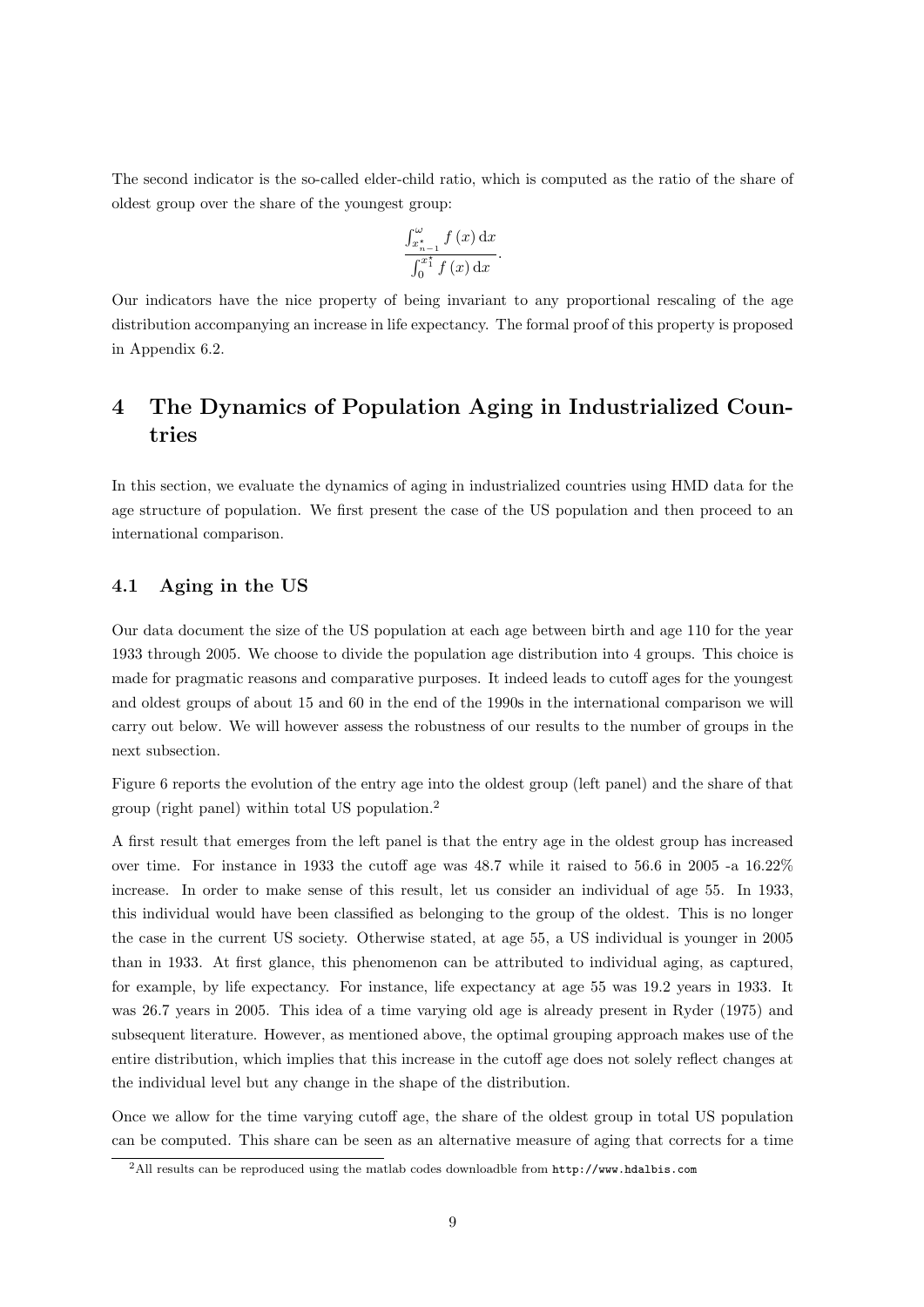



varying entry age into the oldest group. Its evolution is reported in the right panel of Figure 6. It appears that the share of the oldest group has exhibited variations over time around an average value of 20.48%. These movements are quite significant as reflected by a standard deviation of about 0.5 points. More importantly, there is no trend in the evolution of this ratio over the considered time window.<sup>3</sup> According to this indicator, the US has not aged. In other words, the US simply experienced an upward translation in the age pyramid for the oldest ages over the time window that has been compensated by an increase in the age when an individual becomes old.

It is however important to note that most of the changes in the US age pyramid took place in the young ages (as it can be seen in Figure 2). The significant narrowing in the bottom of the pyramid suggests that the ratio of old to young individuals ought to have increased markedly over the last 50 years. This fact is usually interpreted as aging. We now investigate this issue. Figure 7 reports the evolution of the age at which an individual exits the group of the youngest (left panel), and the share of that group in total US population (right panel).

Over the entire time window, the cutoff age has increased by 27% (15 in 1933, 19 in 2005). This increase can also be attributed to the evolution of life expectancy: in a society where life is longer on average, so is youth. It however displays swings in its evolution, which can be related to the post WWII baby-boom. With our measure, the first and direct effect of a baby-boom is to reduce the average age of the youngest group. Consequently, the oldest former members of this group will be excluded and reassigned to the next group. Hence, the cutoff age will decrease. This is exactly what we observe until the early sixties. As baby boomers grow older, there is an upward pressure on the average age of the youngest group and the direct effect of the increase in the life expectancy comes into play. When baby boomers start to have children, there is an echo effect that dampens the increase in the cutoff age. This can be seen in the deceleration in the evolution of that age which took place in the late seventies. This evolution translated to that of the share of the youngest group in total US population. Just like the evolution of the share of the oldest group, the share of young individuals

<sup>&</sup>lt;sup>3</sup>A Student test on the rate of growth yields to reject significance at the 95% confidence level.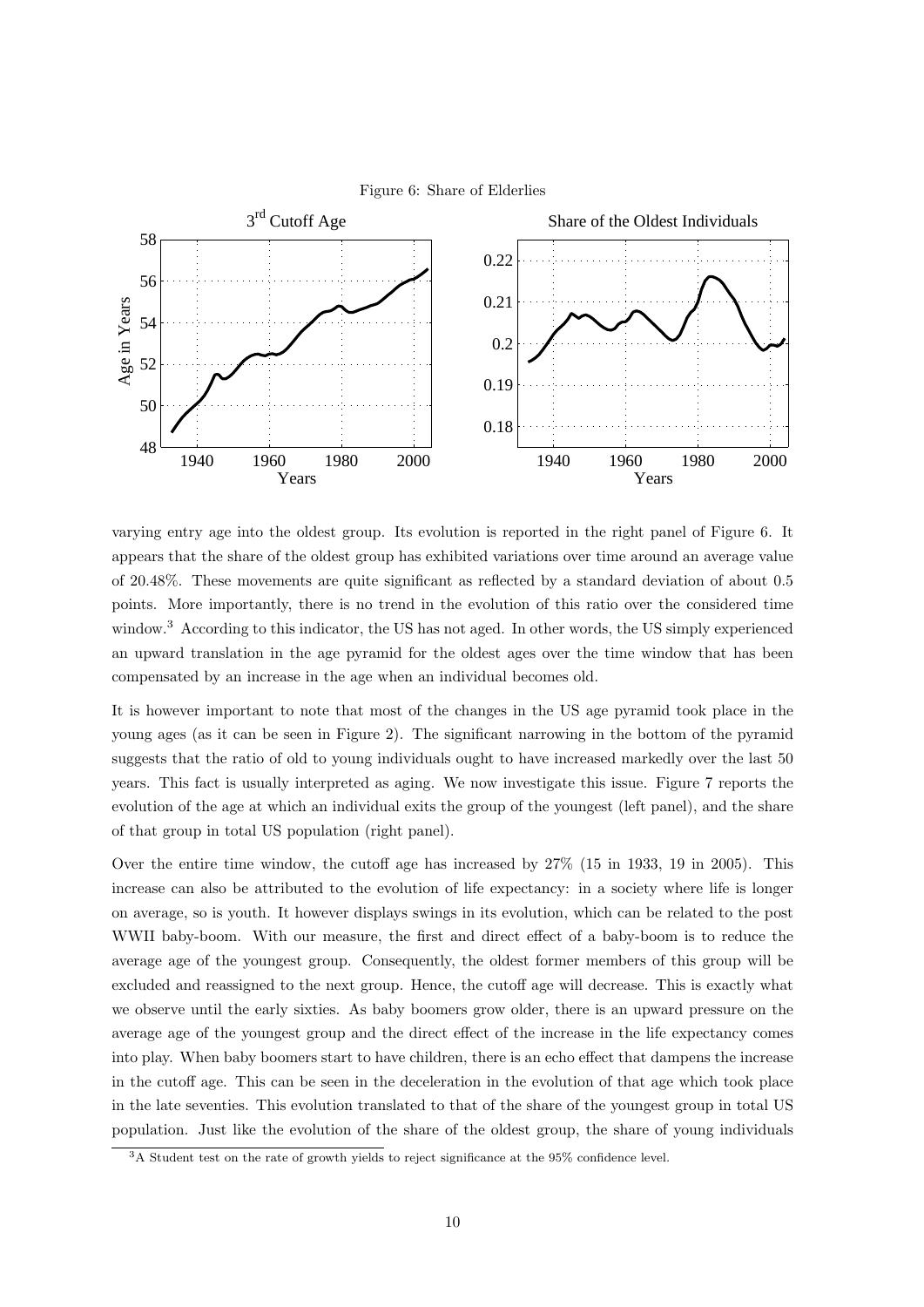



does not display any significant trend. It however exhibits large fluctuations around its mean (27.6%) with a standard deviation of 1.22 points. The share of the young population increased during the baby-boom, despite the diminishing cutoff age.

We are now in a position to compute the elder-child ratio, which, in our case, is computed as the ratio of the size of the group of the oldest to that of the youngest individuals. This ratio is shown in Figure 8.

Interestingly, this ratio varies a lot over the time window. In particular, between the late fifties and the mid seventies, the ratio decreased significantly, reflecting a nontrivial rejuvenation of the US population which is in line with some common wisdom. However, over the considered time window, the ratio exhibits a significant upward sloping trend. But, the average growth rate remains small and reaches 0.13% per year. In other words aging is less pronounced than usually claimed.

#### 4.2 On the Number of Groups

We now assess the robustness of our results to the choice of the number of groups. We consider 4 alternative values for the number of groups, n, ranging from 3 to  $6<sup>4</sup>$  Figure 9 reports the evolution of the share of the oldest group (top-right panel), the share of the youngest group (top-left panel) and the elder-child ratio (lower panel).

As should be expected, the level of the shares crucially depends on the number of groups: the larger the number of groups, the lower the share. However, the overall evolution of the shares is quite similar. In particular, the evolution of the share of the oldest group indicates that, no matter the number of groups, aging is very limited. The elder-child ratio should provide us with a way to assess the robustness of our approach, as it should be level invariant. As seen from the lower panel of Figure 9, the elder-child ratio lies within the same range of values for all values of  $n$ . It is nevertheless true that the dynamics are not exactly the same, and, most notably, the ratio computed in the 4 groups

<sup>&</sup>lt;sup>4</sup>We will not consider the case  $n = 2$ , as the elder-child ratio does not correspond to a dependency ratio.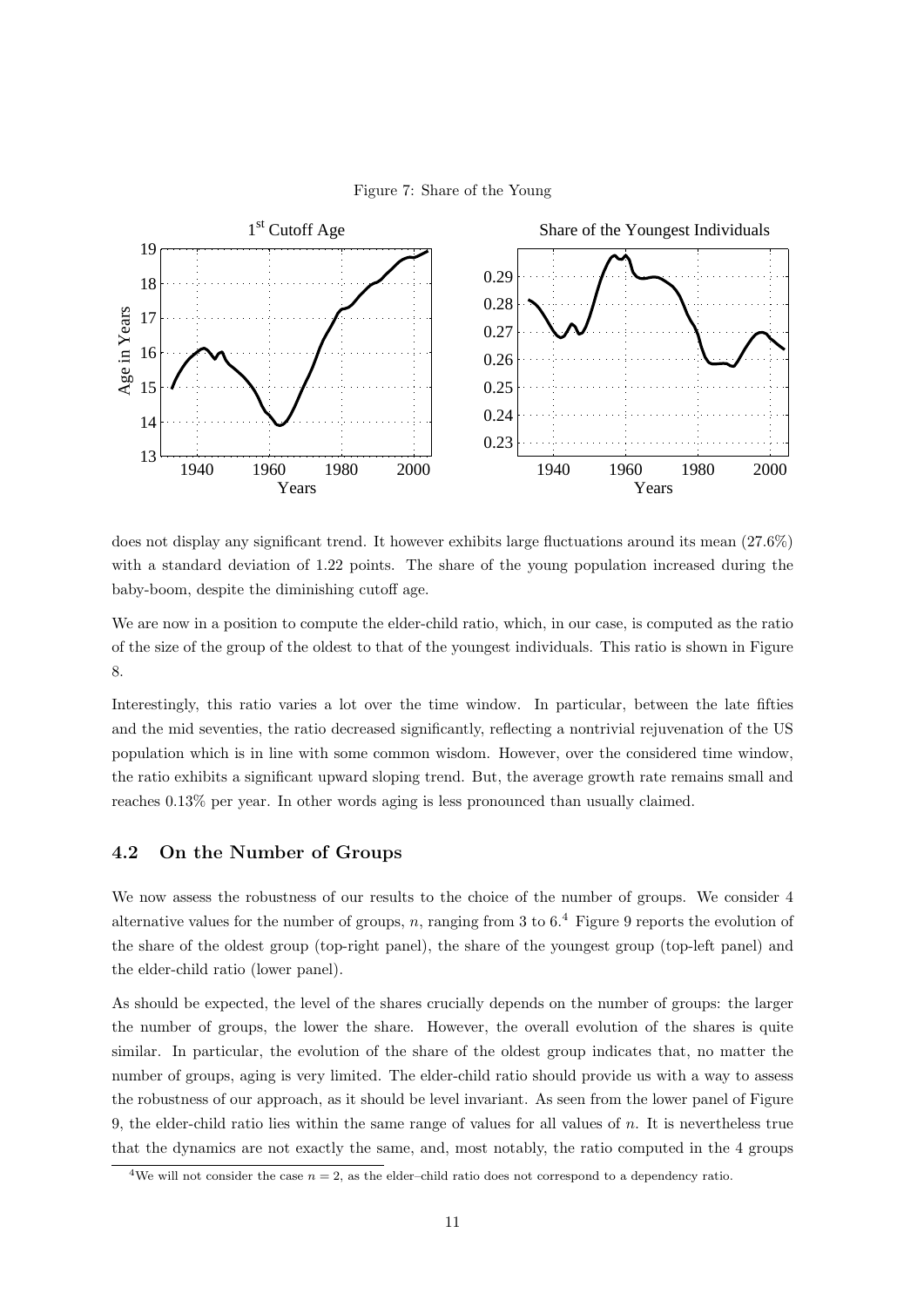

models features an opposite trend in the 1960's and the early 2000's. Nevertheless, as reported in Table 1, the ratios, as computed with different numbers of groups, are highly positively correlated.

| $\eta$ | 3    |      | 5    | 6    |
|--------|------|------|------|------|
| 3      | 1.00 | 0.71 | 0.75 | 0.73 |
| 4      |      | 1.00 | 0.77 | 0.74 |
| 5      | --   |      | 1.00 | 0.89 |
| 6      |      | _    |      | 1.00 |

Table 1: Correlation of Elder–Child Ratios

This indicates that the properties of the aging indicator, as derived from optimal grouping, is rather robust to the choice of the number of groups when the time window is sufficiently long. However, for short run assessments, the number of groups may be an issue.

#### 4.3 An international perspective

The previous section has shown for the US economy that aging may not be as pronounced as soon as we take into account that the age of entry into old age varies over time. We now investigate whether this result extends to other industrialized economies. We use annual data from the HMD for Australia, Austria, Canada, Denmark, France, Iceland, Italy, Netherlands, Norway, Spain, Sweden, Switzerland, England & Wales. The time period covered by the HMD runs from 1751 (for Sweden only) to 2005.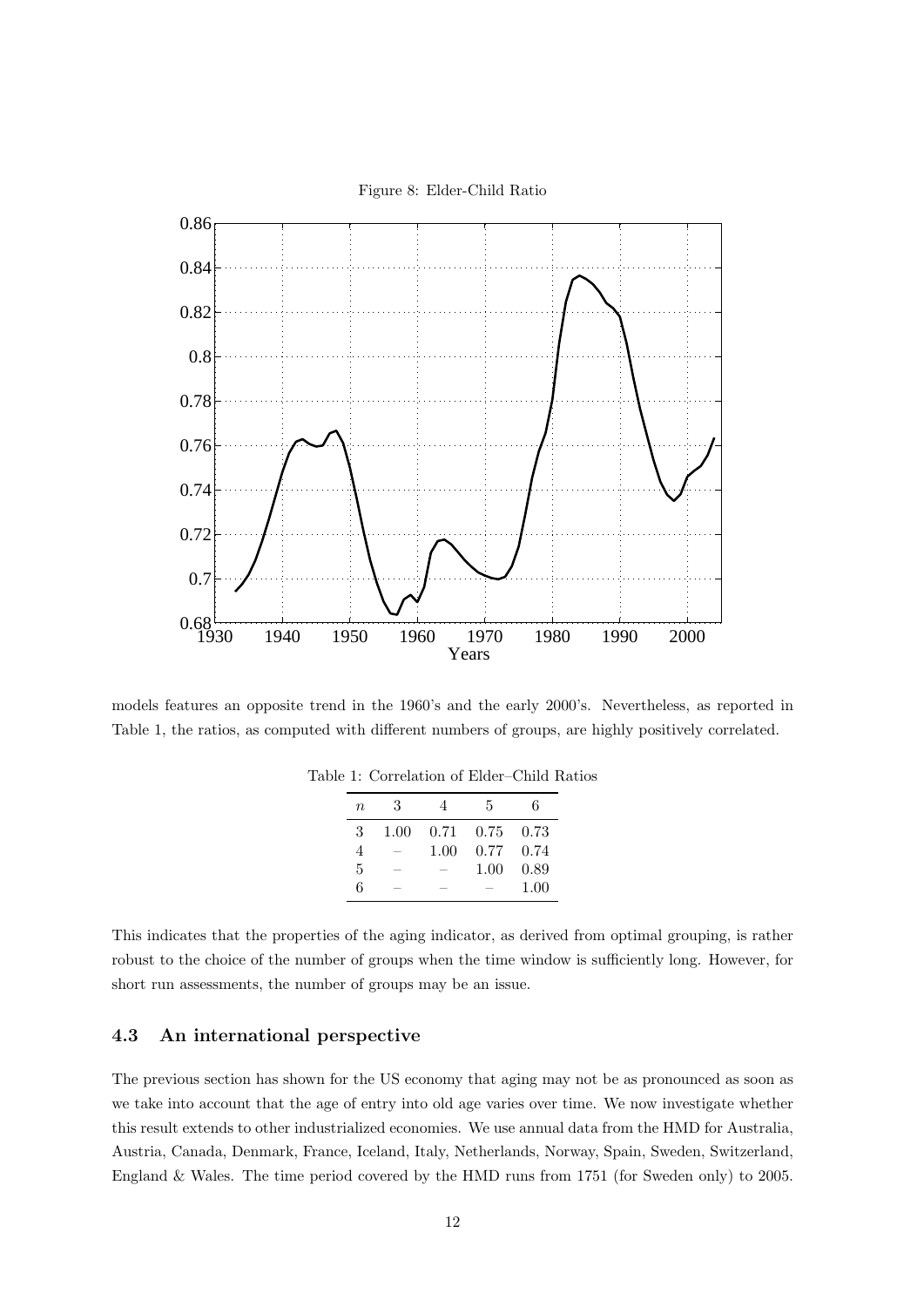

Figure 9: Robustness to the Number of Groups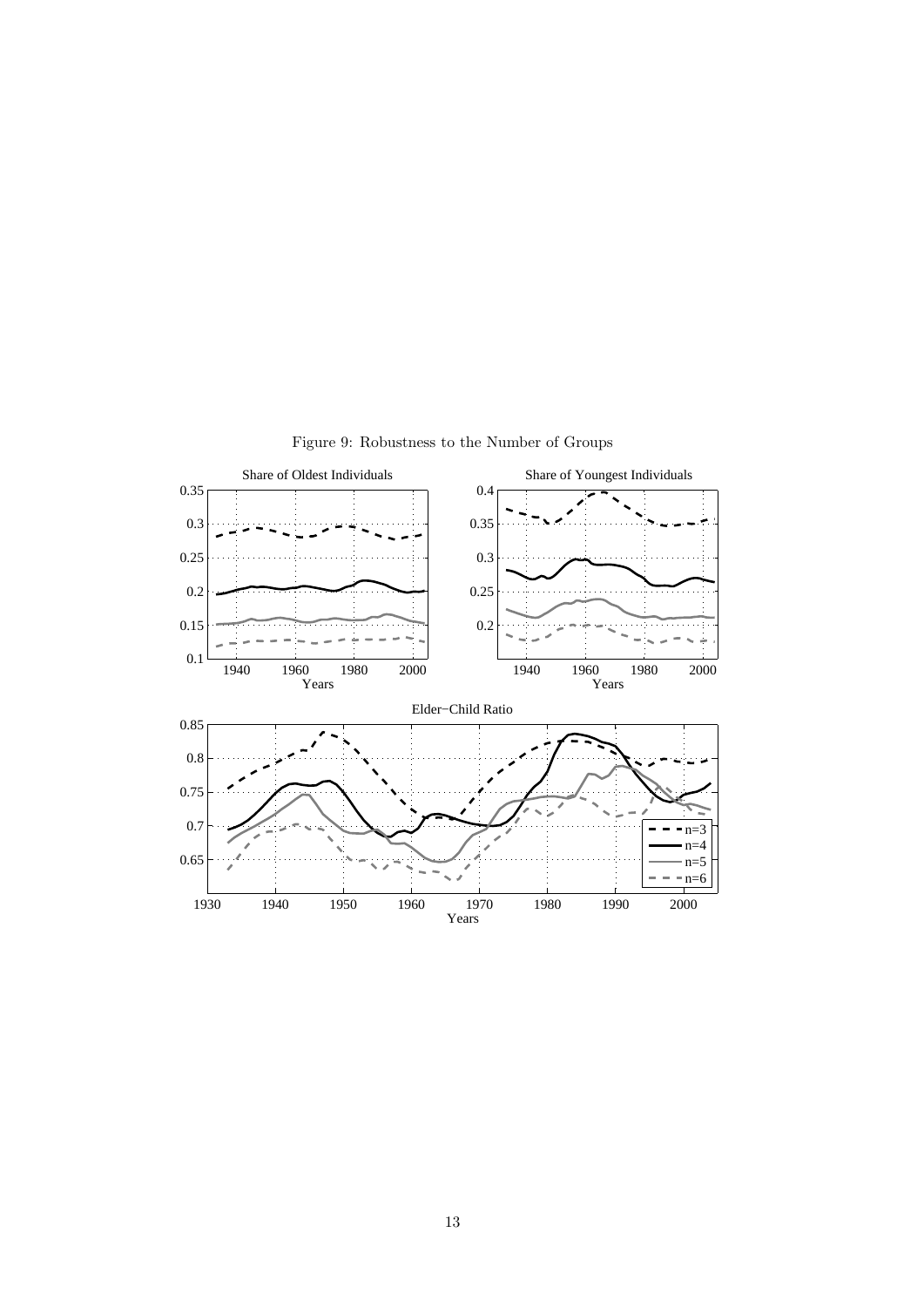However, for comparison purpose and for data quality reasons, we are going to focus on the last 50 years of the time window, i.e. from 1955 to 2005. As in the case of the US, we choose to split the population into 4 groups for practical reasons.

For each country and each year, we computed the cutoff ages for old and young and, on the left panel, the shares of the old and young groups in total population, and the share of old to that of young individuals.

According to our computations, international aging, as measured by the share of old people in total population, is mitigated. The share exhibits fluctuations in all the countries, with standard deviations ranging from a low 0.49 points in the US to a high 1.63 points in England & Wales. However, the share appears to be remarkably stable over time and remains close to 20% in most countries of our sample. Patterns for the age below which an individual is classified as young are very similar to those obtained in the US case. The cutoff age increased in all countries. At low frequencies, this can be related to the increase in life expectancy at birth. In particular, we observe the same acceleration in the cutoff age as the one we observed in the threshold determining old age. Interestingly, we recover the same effects of baby–booms in all countries that experienced them. In all these countries, the cutoff age decreased in the mid–sixties.

In order to investigate this issue more precisely, we compute the average annual rate of growth of the share by fitting a linear trend to the logarithm of the share. This is done for the last 50 years in each country and the results are presented in Table 2.

The results mitigate population aging assessments, as the average annual rate of growth of the share of old individuals is always less than 0.24% whatever country we consider. As a matter of fact, Denmark, England & Wales, France, Norway, Sweden, and the US have not experienced any statistically significant growth in the indicator over the last 50 years, therefore ruling out population aging during that period. Only Australia, Canada, Iceland and Italy significantly aged in the period. Interestingly, Austria and Switzerland even experienced negative growth in this share over the last 50 years, suggesting a rejuvenation of their populations.

Unlike the share of the oldest group, the share of young individuals exhibits a significant although small negative trend. Over the last 50 years, the rate of decline in the share ranges from -0.14% in England & Wales to -0.43% in Canada. Again, the share of the young population exhibits fluctuations, with standard deviation between 1.10 points in Iceland and 1.74 points in England & Wales. In particular, these fluctuations echo the evolution of the cutoff age during the baby–boom.

Concerning the ratio of the share of old to that of young individuals, Table 2 indicates that most countries display a significant and positive trend. It is however worth noting that the growth rates are all below 0.6%. Moreover, as in the US case, this ratio displays much variability. In particular, baby-booms all yield a rejuvenation of the population in their later phase. Likewise, in continental Europe, wars lead to a rejuvenation in their aftermaths as many middle–aged people are killed and the fertility rate drops. Therefore after wars, there are more people with high age, and consequently the age below which an individual is classified as young increases which leads to a decrease in the corresponding share. Henceforth the elder–child ratio increases.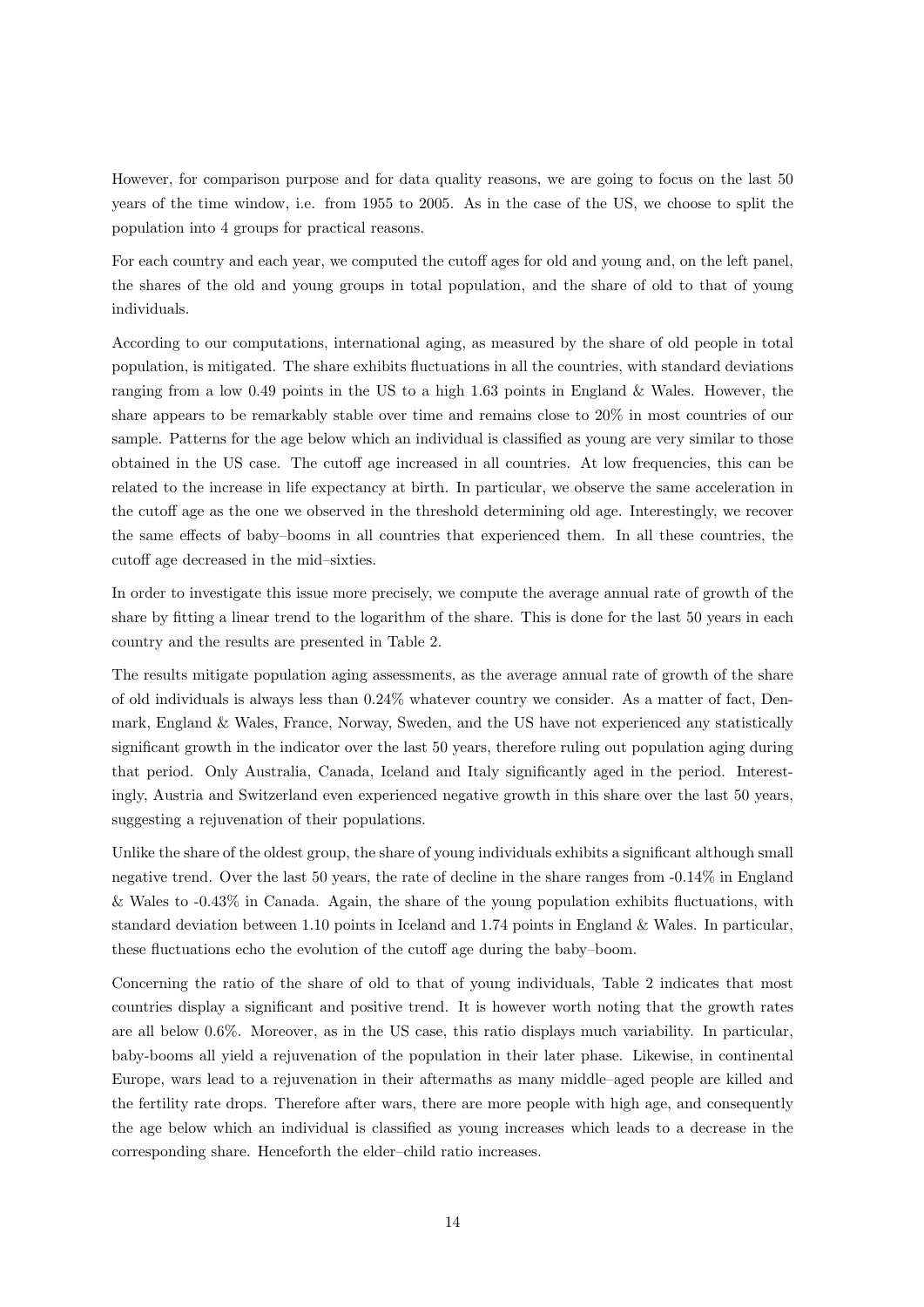| Country         | Share of the oldest | Share of the youngest | Elder-child ratio |
|-----------------|---------------------|-----------------------|-------------------|
| Australia       | 0.0429              | $-0.2846$             | 0.3275            |
|                 | [0.0422]            | [0.0000]              | [0.0000]          |
| Austria         | $-0.0963$           | $-0.2393$             | 0.1430            |
|                 | [0.0311]            | [0.0000]              | [0.0452]          |
| Canada          | 0.1652              | $-0.4264$             | 0.5916            |
|                 | [0.0000]            | [0.0000]              | [0.0000]          |
| Denmark         | $-0.0414$           | $-0.2835$             | 0.2421            |
|                 | [0.1676]            | [0.0000]              | [0.0000]          |
| England & Wales | $-0.0010$           | $-0.1428$             | 0.1418            |
|                 | [0.9756]            | [0.0001]              | [0.0158]          |
| France          | 0.0383              | $-0.2212$             | 0.2595            |
|                 | [0.4493]            | [0.0000]              | [0.0010]          |
| Iceland         | 0.0547              | $-0.3203$             | 0.3750            |
|                 | [0.0057]            | [0.0000]              | [0.0000]          |
| Italy           | 0.2323              | $-0.3575$             | 0.5898            |
|                 | [0.0000]            | [0.0000]              | [0.0000]          |
| Norway          | $-0.0619$           | $-0.2157$             | 0.1538            |
|                 | [0.1486]            | [0.0000]              | [0.0266]          |
| Sweden          | $-0.0210$           | $-0.1464$             | 0.1254            |
|                 | [0.6051]            | [0.0002]              | [0.0867]          |
| Switzerland     | <u>-0.0440</u>      | $-0.2335$             | 0.1895            |
|                 | [0.0404]            | [0.0000]              | [0.0001]          |
| USA             | $-0.0173$           | $-0.2937$             | 0.2764            |
|                 | [0.4646]            | [0.0000]              | [0.0000]          |

Table 2: Aging indicators' trends

Note: Growth rate in % of a given indicator as obtained from an OLS regression of the log of the indicator on a constant term and a linear trend. p-value of nullity test is in brackets.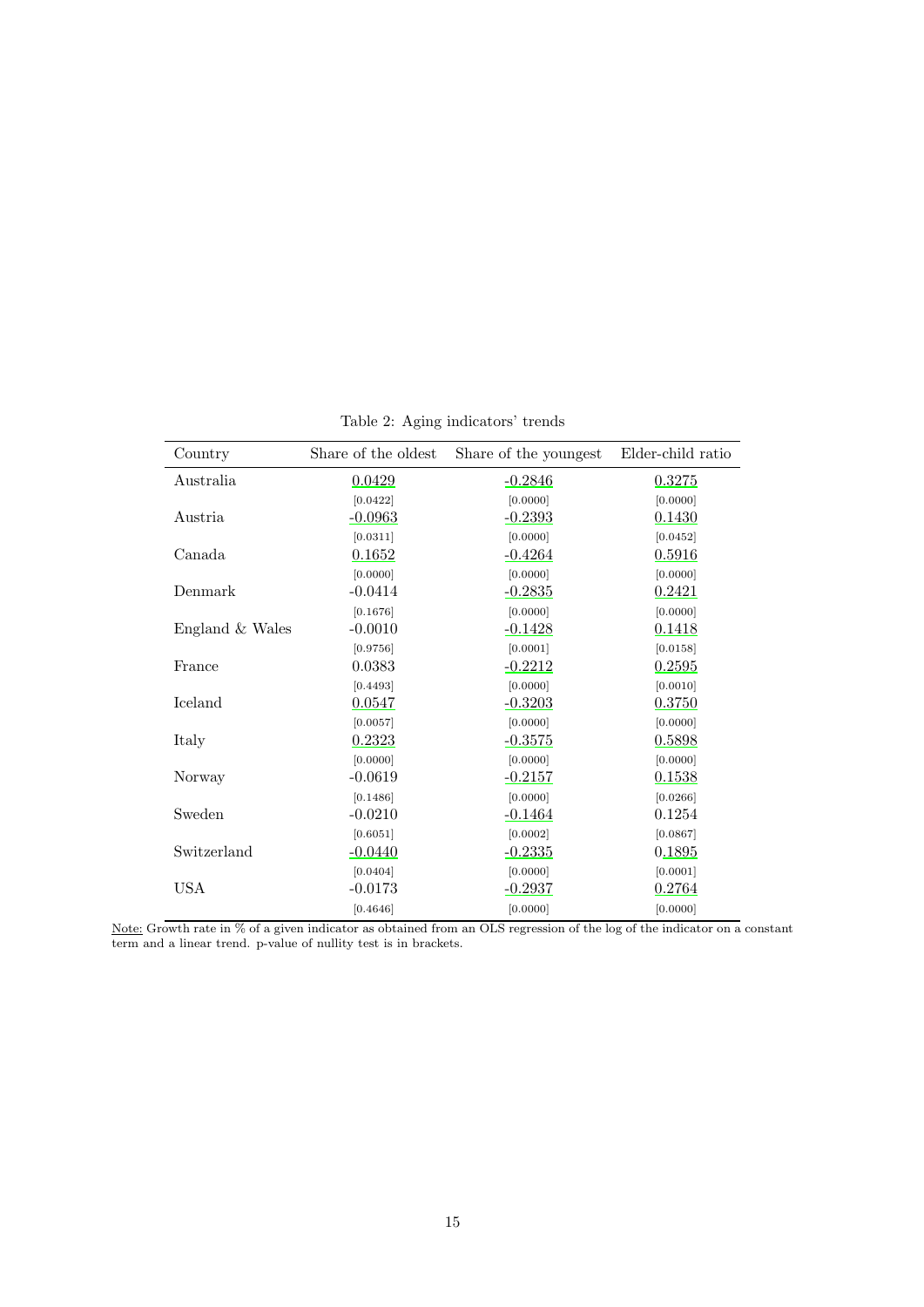## 5 Conclusion

This paper proposes an alternative measure of aging that resorts to optimal grouping techniques. This approach leads to an endogenous definition of old age that depends on the entire distribution of ages within the population. Therefore the old age cutoff ought to depend on the type of population, the country and the date at which it is evaluated. For instance, in the US this age at which one is considered a senior has increased dramatically over last century. Despite the potential high sensitivity of this old age cutoff to the distribution, most industrialized countries exhibit a very similar pattern. Likewise, we find that, contrary to the common arguments of an aging population, the share of elderly individuals within the total population has not increased much and has remained stable in these countries. Likewise, we find that, contrary to the common arguments of an aging population, the share of elderly individuals within the total population has not increased much and has remained stable in these countries. These results complement an reinforce the earlier findings of Sanderson and Scherbov (2005, 2007) who also reassessed the aging phenomenon.

The main advantage of the measure we propose is to offer a new method for calculating the cutoff ages of major age groups such as adulthood and old age. The weight we assigned to each age is proportional to its frequency in the age distribution but one may consider other weights including economic, health or productivity considerations. Hence, our approach could be applied to the study of medical spendings as in Curtler and Sheiner (2001), dependency ratios as in Oliveira Martins et al. (2005) and the labor force as in Shoven (2010). It could also be used to evaluate the importance of forecasted population trends in terms of aging and be extended to incorporate disability status as in Sanderson and Scherbov (2005, 2007).

The main limitation of our approach lies in the fact that the main measure of aging, the share of elderly in a given population, depends on the initial choice of the number of groups. We have shown that over a sufficiently long interval of time, our measure was not sensitive to choice the number of groups. However, on the short run, this choice may have an impact. An interesting extension of our work would be to use the recent work of Poggi (2005) who propose a method to determine optimally the number of groups.

## 6 Appendix

#### 6.1 A toy-example of optimal grouping

Let us present an analytical example of optimal grouping applied to a discrete age distribution, which is assumed to be uniform. This case is obtained by assuming  $p_j = 1/\omega$  for all j, and thus, the optimal collection of cutoff ages satisfies:

$$
x_i^{\star} (x_{i+1}^{\star} - x_{i-1}^{\star}) = \sum_{j=j_{i-1}}^{j_{i+1}^+ - 1} x_j + (j_{i-1}^- - x_{i-1}^{\star}) x_{j_{i-1}^- - 1} + (x_{i+1}^{\star} - j_{i+1}^+) x_{j_{i+1}^+},
$$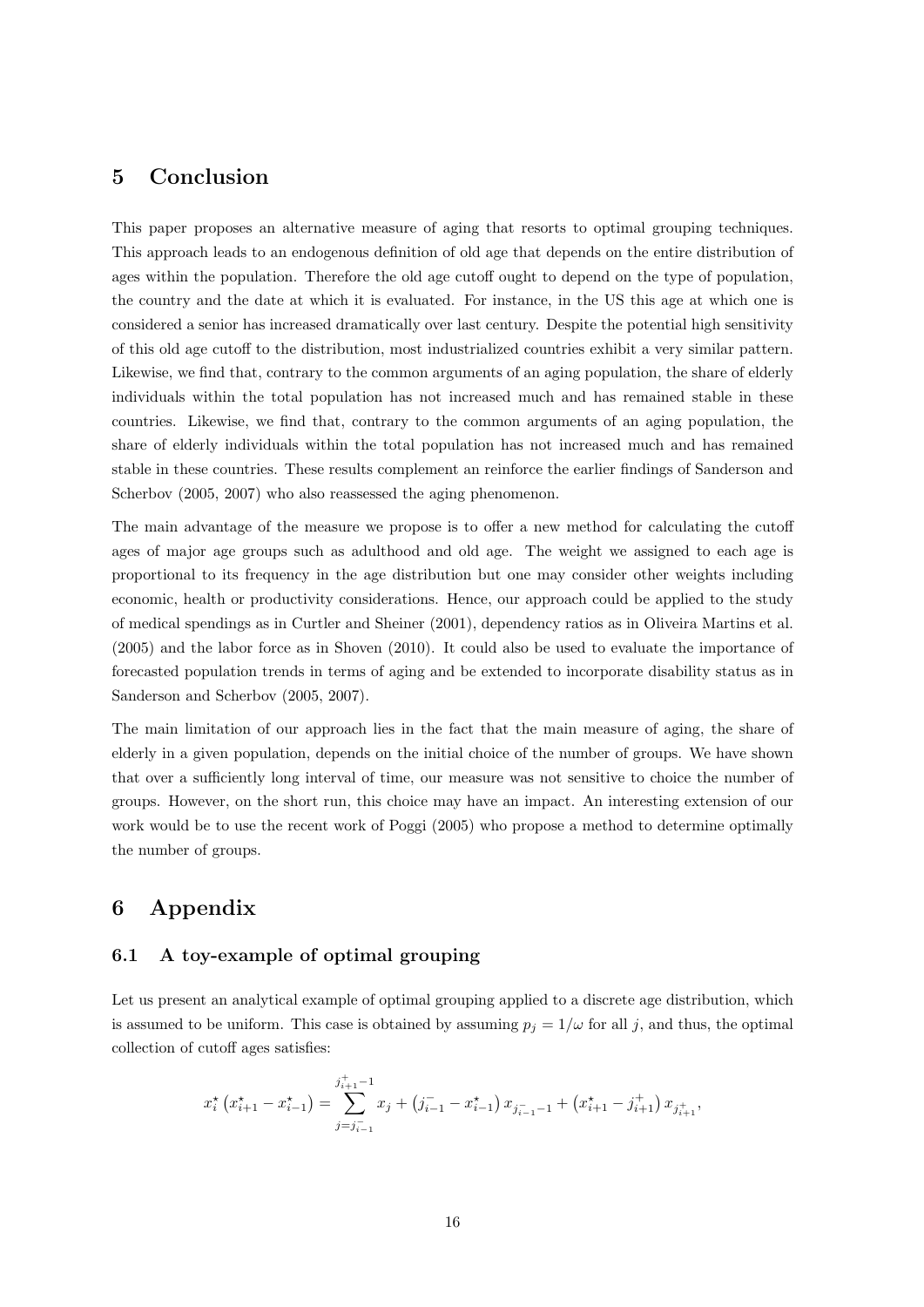for all  $i = 1, ..., n - 1$ . One has also to define the mean age in a given group. Let us suppose that  $x_j = j + 0.5$  for all  $j = 0, 1, ..., \omega - 1$ . The previous equation can be rewritten as follows:

$$
(x_i^* - 0.5) (x_{i+1}^* - x_{i-1}^*) = \frac{j_{i-1}^-(j_{i-1}^- - 1) - j_{i+1}^+(j_{i+1}^+ + 1)}{2}
$$

$$
-x_{i-1}^* (j_{i-1}^- - 1) + x_{i+1}^* j_{i+1}^+.
$$

As a numerical application, let us suppose that there are initially 10 groups and that one wants a representation into 3 groups. Hence, one has  $\omega = 10$ ,  $n = 3$ ,  $j_0^- = 0$  and  $j_3^+ = 10$  and the problem is to find  $(x_1^{\star}, x_2^{\star}, j_1^-, j_2^+)$  that solves:

$$
\begin{cases}\n\left(x_1^* - 0.5\right)x_2^* = -\frac{j_2^+\left(j_2^+ + 1\right)}{2} + x_2^* j_2^+ \\
\left(x_2^* - 0.5\right)(10 - x_1^*) = \frac{j_1^-\left(j_1^- - 1\right)}{2} - x_1^*\left(j_1^- - 1\right) + 45 \\
j_1^- = \min_{j \ge x_1^*} \{j - x_1^*\} \\
j_2^+ = \max_{j \le x_2^*} \{j - x_2^*\}\n\end{cases}
$$

The solution is  $x_1^* = 3.34$  and  $x_2^* = 6.66$ , while the corresponding integers are  $j_1^- = 4$  and  $j_2^+ = 6$ .

#### 6.2 Proof of invariance to proportional rescaling

As defined by Lee and Goldstein (2003), proportional rescaling would appear indistinguishable from the effect of a simple change in the units of measurement of age/time. A population whose age distribution has been proportionally rescaled should of course not be considered as older.

Consider the density of age distribution  $f(.)$  on support  $[0, \omega]$  with cumulative distribution function  $F(a) = \int_0^a f(x) dx$ . A distribution  $h(\cdot)$  on support  $[0, \omega']$  where  $\omega' > \omega$  is a proportional rescaling of f if:

$$
H\left(a\frac{\omega'}{\omega}\right) = F\left(a\right), \ \forall a \in [0, \omega],
$$

where H is the cumulative distribution function of  $h(\cdot)$ .

Using an aging index, with a fixed cutoff denoted  $a<sub>0</sub>$ , would misleadingly indicate a aging of the population as  $H(a_0) < F(a_0)$  for all  $a_0 \in [0, \omega]$ . Using Ryder's (1975) index would also yield an unpleasant result. Let  $a_f$  and  $a_h$  be respectively the age at which an individual has a given life expectancy, e. g. 10 years, in distribution  $f(\cdot)$  and  $h(\cdot)$  respectively.  $a_f$  and  $a_h$  define the cutoff ages of entry in old age and since generically  $a_f \omega \neq a_h \omega'$ , the Ryder index would assimilate the proportional rescaling as either a population aging or a rejuvenation.

Let us now turn to our indicators built using the optimal cutoffs defined as follows:

$$
x_{i,f} = \frac{\int_{x_{i-1,f}}^{x_{i+1,f}} x f(x) dx}{\int_{x_{i-1,f}}^{x_{i+1,f}} f(x) dx} \text{ and } x_{i,h} = \frac{\int_{x_{i-1,h}}^{x_{i+1,h}} x h(x) dx}{\int_{x_{i-1,h}}^{x_{i+1,h}} h(x) dx},
$$

where the  $\star$ 's are eliminated to simplify notation. After some simple algebra, we obtain:

$$
\frac{\omega}{\omega'}x_{i,h} = \frac{\int_{\frac{\omega}{\omega'}x_{i-1,h}}^{\frac{\omega}{\omega'}x_{i-1,h}} xf(x) dx}{\int_{\frac{\omega}{\omega'}x_{i-1,h}}^{\frac{\omega}{\omega'}x_{i+1,h}} f(x) dx},
$$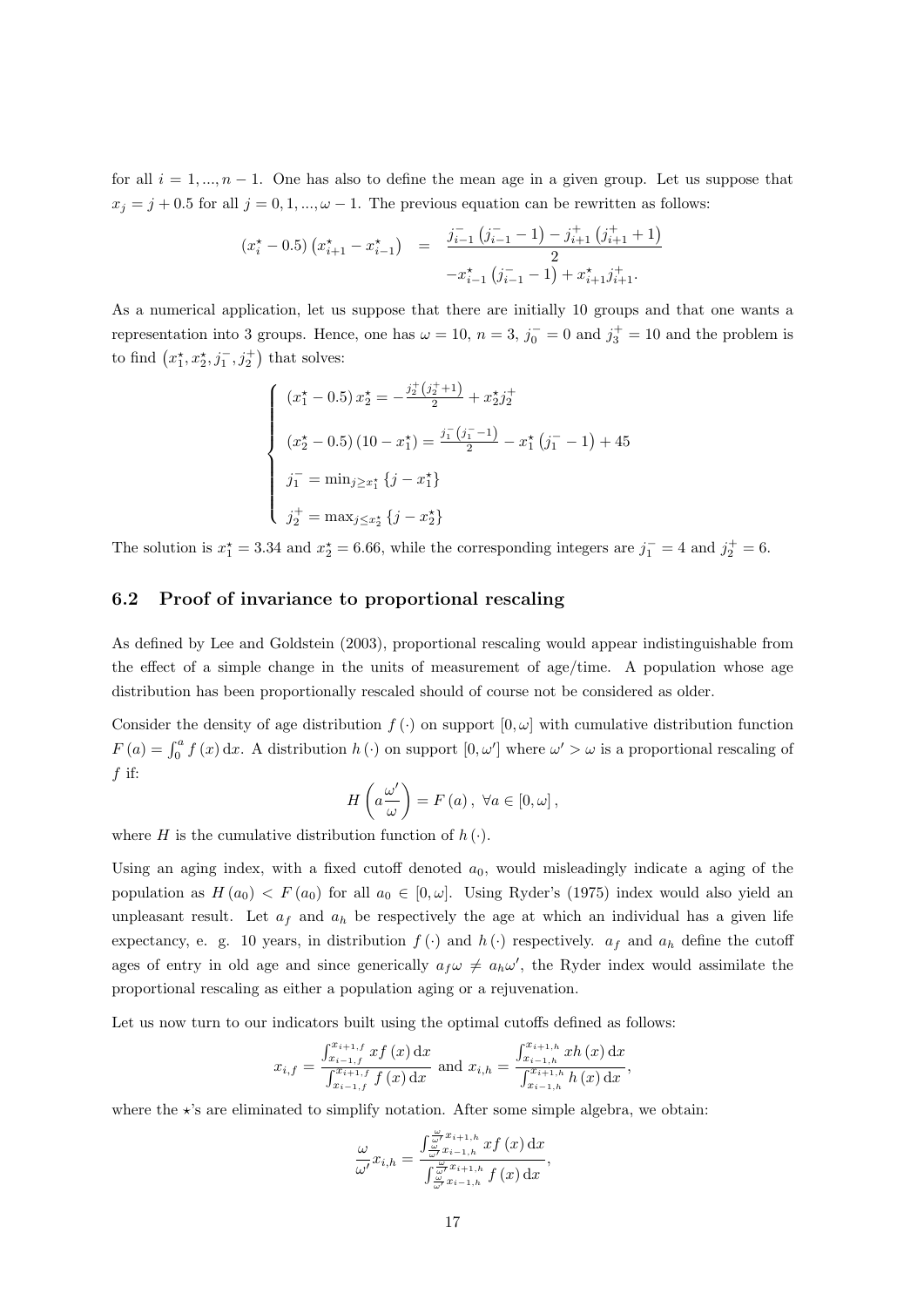which implies that  $x_{i,h} = x_{i,f} \omega'/\omega$ . Consequently, the share of the oldest group in the total population is left unaffected by a proportional rescaling:

$$
\int_{x_{n-1,f}}^{\omega} f(x) dx = \int_{x_{n-1,h}}^{\omega'} h(x) dx.
$$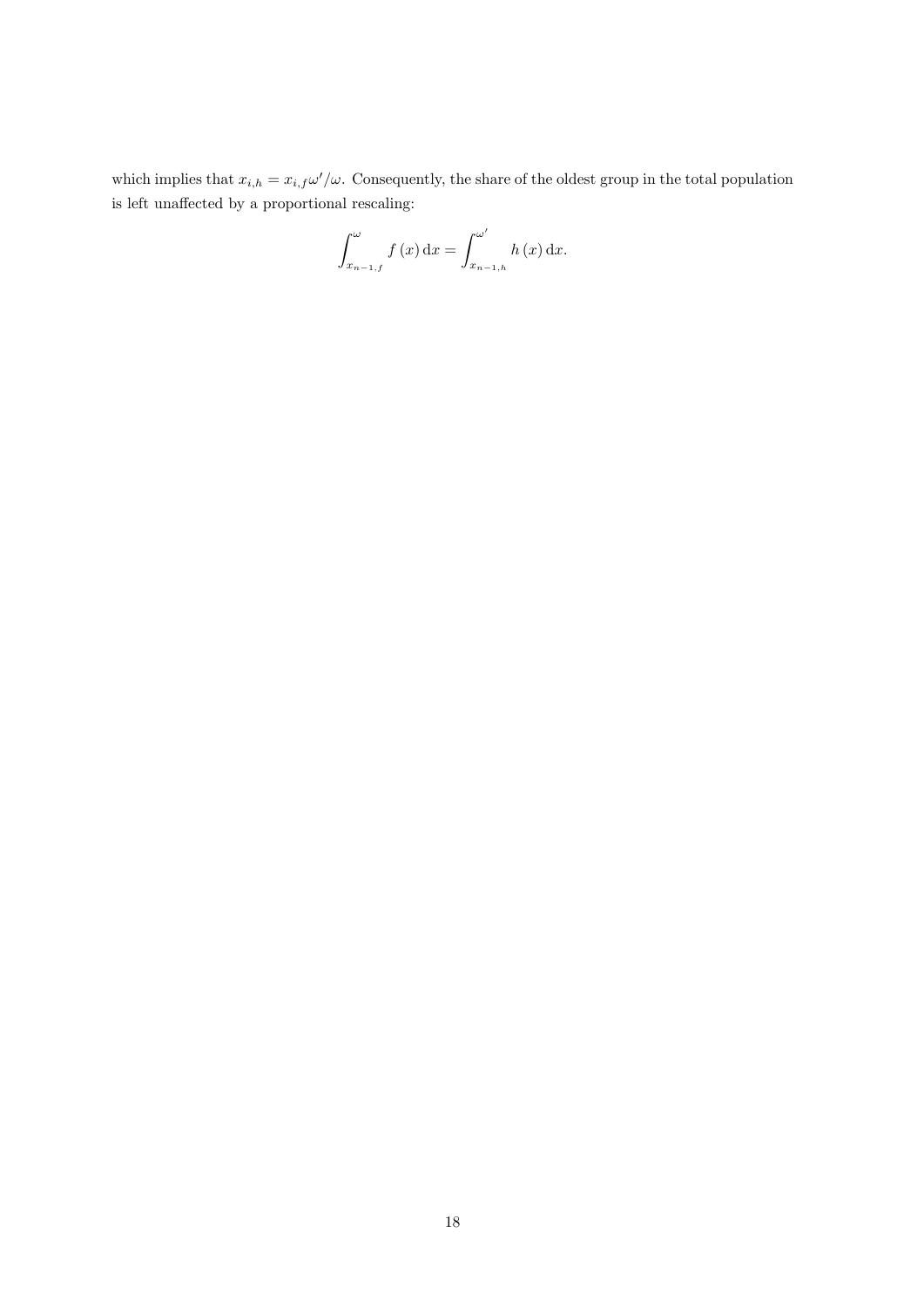## References

- [1] Aghevli, B. B., and Mehran, F. (1981). Optimal grouping of income distribution data. *Journal of the American Statistical Association* 76(373): 22-26.
- [2] Bourdelais, P. (1994). *L'Age de la Vieillesse. Histoire du Vieillissement de la Population*. Paris: Editions Odile Jacob.
- [3] Bourdelais, P. (1999). Demographic aging: A notion to revisit. *The History of the Family: An International Quarterly* 4(1): 31-50.
- [4] Chu, C. Y. (1997). Age-distribution dynamics and aging indexes. *Demography* 34(4): 551-563.
- [5] Coulson, M. R. C. (1968). The distribution of population age structures in Kansas City. *Annals of the Association of American Geographers* 58(1): 155-176.
- [6] Cutler, D. M., and Sheiner, L. (2001). Demographics and Medical Care Spending: Standard and Non Standard Effects. In A. Auerbach, and R. Lee (Eds.), *Demographic Change and Fiscal Policy.* Cambridge: Cambridge University Press, 253-291.
- [7] Davies, J. B., and Shorrocks, A. F. (1989). Optimal grouping of income and wealth data. *Journal of Econometrics* 42(1): 97-108.
- [8] Esteban, J., Gradín, C., and Ray, D. (2007). An extension of a measure of polarization with an application to the income distribution of five OECD countries. *Journal of Economic Inequalities*  $5(1): 1-19.$
- [9] Fenge, R., de M´enil, G., and Pestieau, P. (2008). Pension Strategies in Europe and the United States. CESifo Seminar Series. Cambridge (MA): The MIT Press.
- [10] Foster, J. E., and Shorrocks, A. F. (1988). Poverty orderings. *Econometrica* 56: 173–177.
- [11] Goldstein, J. R., and Wachter, K. W. (2006). Relationships between period and cohort life expectancy: gaps and lags. *Population Studies* 60(3): 257-269.
- [12] Human Mortality Database. University of California, Berkeley (USA), and Max Planck Institute for Demographic Research (Germany). Available at www.mortality.org www.humanmortality.de (data downloaded on july 2007).
- [13] Kii, T. (1982). A new index for measuring demographic aging. *The Gerontologist* 22(4): 438-442.
- [14] Lee, R., and Goldstein, J. R. (2003). Rescaling the life cycle: Longevity and proportionality. *Population and Development Review* 29: 183-207.
- [15] Le Grand, J. (1987). Inequality in health: some international comparisons. *European Economic Review* 31: 182-192.
- [16] Nath, D., and Islam, M. (2009). New indices: An application of measuring the aging process of some Asian countries with special reference to Bangladesh. *Journal of Population Ageing* 2: 23-39.
- [17] Oliveira Martins, J., Gonand, F., Antolín, P., de la Maisonneuve, C., and Yoo, K.-Y. (2005). The Impact of Ageing on Demand, Factor Markets and Growth. OECD Economics Department, Working Paper 420.
- [18] Poggi, A. (2005). Endogenous population subgroups: The best population partition and optimal number of groups. Document de Treball 05.08. Departament d'Economia Aplicada. Universitat Autònoma de Barcelona.
- [19] Ryder, N. B. (1975). Notes on stationary populations. *Population Index* 41(1): 3-28.